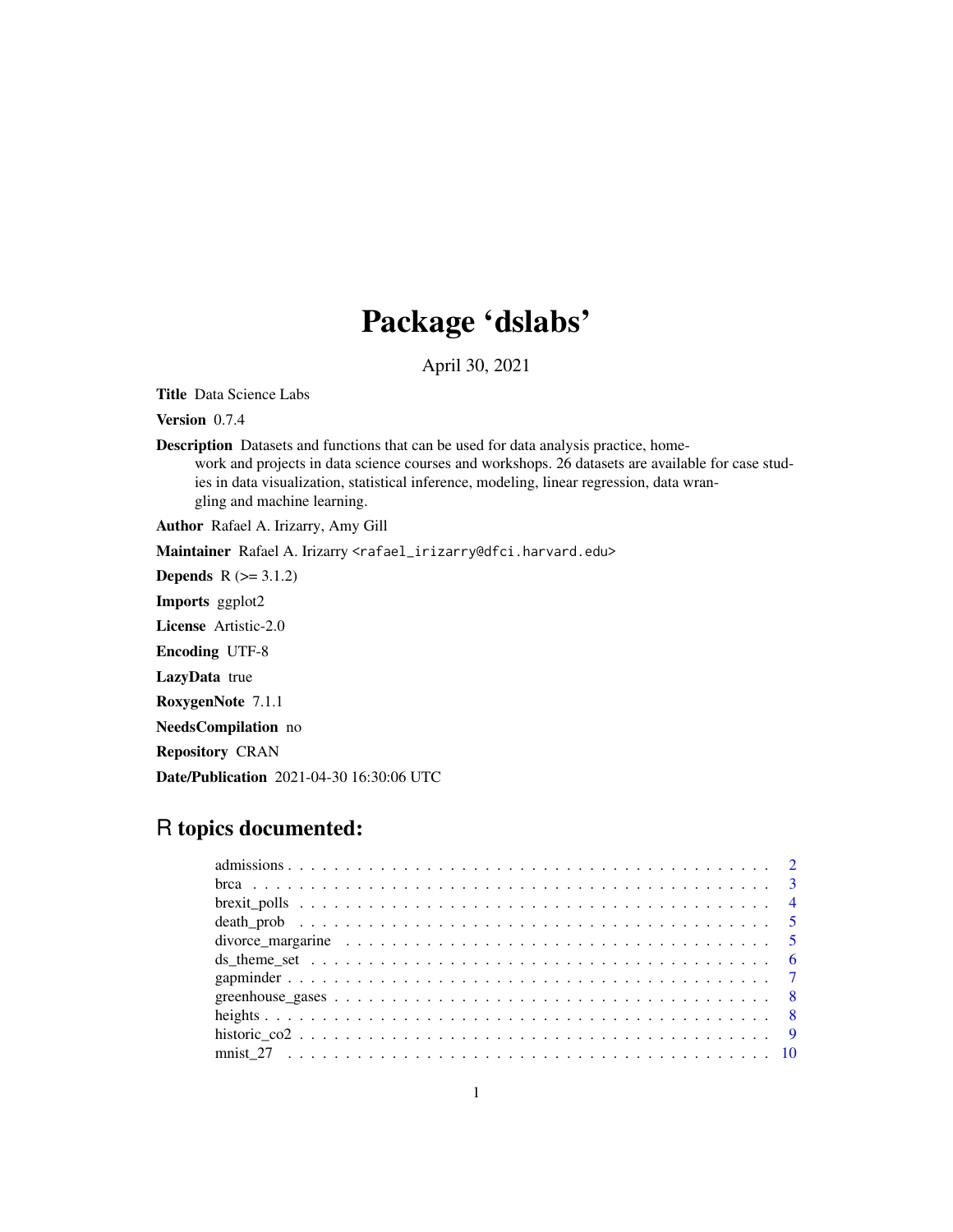#### <span id="page-1-0"></span>2 admissions and  $\alpha$  admissions and  $\alpha$  admissions and  $\alpha$  admissions and  $\alpha$  admissions and  $\alpha$  and  $\alpha$  and  $\alpha$  and  $\alpha$  and  $\alpha$  and  $\alpha$  and  $\alpha$  and  $\alpha$  and  $\alpha$  and  $\alpha$  and  $\alpha$  and  $\alpha$  and  $\alpha$  and  $\alpha$  and

|                                                                                                               | - 17 |     |
|---------------------------------------------------------------------------------------------------------------|------|-----|
| reported heights $\ldots \ldots \ldots \ldots \ldots \ldots \ldots \ldots \ldots \ldots \ldots \ldots \ldots$ |      | -18 |
|                                                                                                               |      | -19 |
|                                                                                                               |      |     |
|                                                                                                               |      | -21 |
|                                                                                                               |      | 22  |
|                                                                                                               |      | 22  |
|                                                                                                               |      | 23  |
|                                                                                                               |      |     |
|                                                                                                               |      |     |
|                                                                                                               |      |     |

#### **Index** [26](#page-25-0)

admissions *Gender bias among graduate school admissions to UC Berkeley.*

## Description

The admission data for six majors for the fall of 1973; often used as an example of Simpson's paradox

## Usage

```
data(admissions)
```
## Format

An object of class "data.frame".

## Details

- major. The major or university department.
- gender. Men or women.
- admitted. Percent of students admitted.
- applicants. Total number of applicants.

## Source

PJ Bickel, EA Hammel, and JW O'Connell. Science (1975)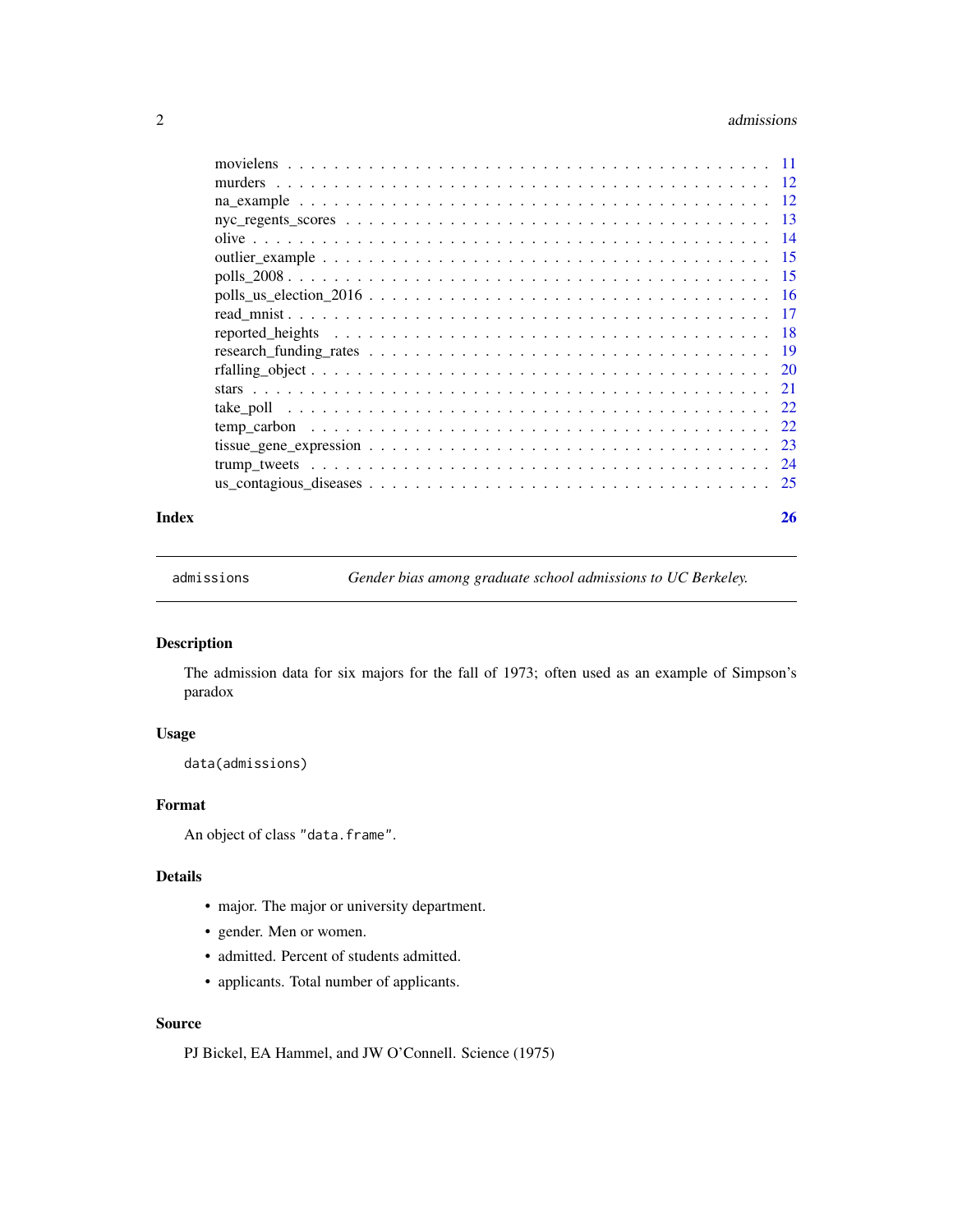<span id="page-2-0"></span>brca 3

#### Examples

data(admissions) admissions

brca *Breast Cancer Wisconsin Diagnostic Dataset from UCI Machine Learning Repository*

#### Description

Biopsy features for classification of 569 malignant (cancer) and benign (not cancer) breast masses.

#### Usage

data(brca)

## Format

An object of class list.

## Details

Features were computationally extracted from digital images of fine needle aspirate biopsy slides. Features correspond to properties of cell nuclei, such as size, shape and regularity. The mean, standard error, and worst value of each of 10 nuclear parameters is reported for a total of 30 features.

This is a classic dataset for training and benchmarking machine learning algorithms.

- y. The outcomes. A factor with two levels denoting whether a mass is malignant ("M") or benign ("B").
- x. The predictors. A matrix with the mean, standard error and worst value of each of 10 nuclear measurements on the slide, for 30 total features per biopsy:
	- radius. Nucleus radius (mean of distances from center to points on perimeter).
	- texture. Nucleus texture (standard deviation of grayscale values).
	- perimeter. Nucleus perimeter.
	- area. Nucleus area.
	- smoothness. Nucleus smoothness (local variation in radius lengths).
	- compactness. Nucleus compactness (perimeter^2/area 1).
	- concavity, Nucleus concavity (severity of concave portions of the contour).
	- concave\_pts. Number of concave portions of the nucleus contour.
	- symmetry. Nucleus symmetry.
	- fractal\_dim. Nucleus fractal dimension ("coastline approximation" -1).

#### Source

[UCI Machine Learning Repository](https://archive.ics.uci.edu/ml/datasets/)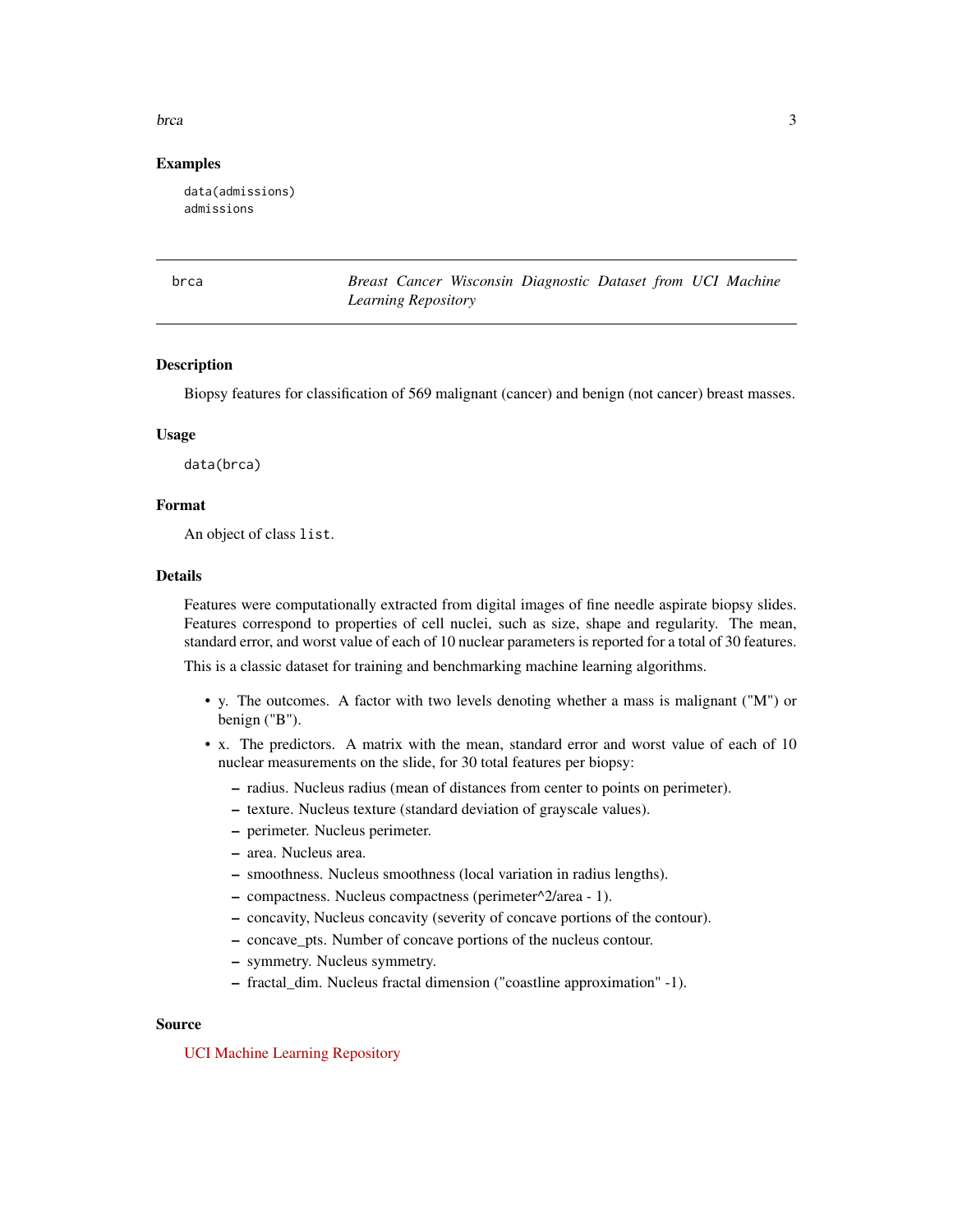## Examples

```
data(brca)
table(brca$y)
dim(brca$x)
head(brca$x)
```
brexit\_polls *Brexit Poll Data*

#### Description

Brexit (EU referendum) poll outcomes for 127 polls from January 2016 to the referendum date on June 23, 2016.

## Usage

data(brexit\_polls)

## Format

An object of class "data.frame".

## Details

- startdate. Start date of poll.
- enddate. End date of poll.
- pollster. Pollster conducting the poll.
- poll\_type. Online or telephone poll.
- samplesize. Sample size of poll.
- remain. Proportion voting Remain.
- leave. Proportion voting Leave.
- undecided. Proportion of undecided voters.
- spread. Spread calculated as remain leave.

#### Source

#### [Wikipedia](https://en.wikipedia.org/w/index.php?title=Opinion_polling_for_the_United_Kingdom_European_Union_membership_referendum&oldid=896735054)

```
data(brexit_polls)
head(brexit_polls)
```
<span id="page-3-0"></span>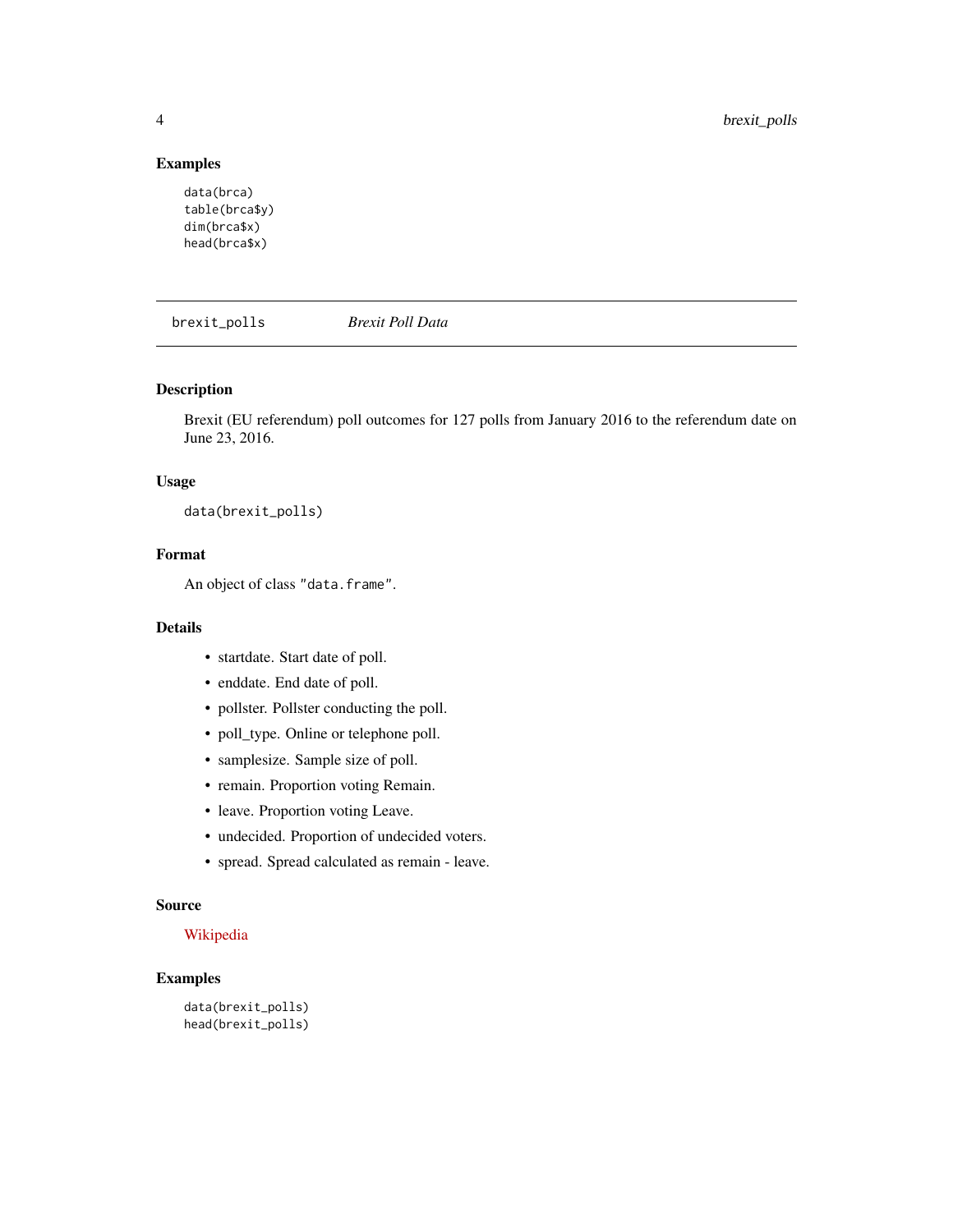<span id="page-4-0"></span>

Probability of death within 1 year by age and sex in the United States in 2015.

## Usage

data(death\_prob)

#### Format

An object of class "data.frame".

## Details

- age. Age strata, with each year a different stratum.
- sex. Male or Female.
- prob. Probability of death within 1 year given exact age and sex.

#### Source

[Social Security Administraton](https://www.ssa.gov/oact/STATS/table4c6.html)

## Examples

data(death\_prob) head(death\_prob)

divorce\_margarine *Divorce rate and margarine consumption data*

#### Description

Divorce rates in Maine and per capita consumption of margarine in US data

## Usage

```
data(divorce_margarine)
```
## Format

An object of class "data.frame".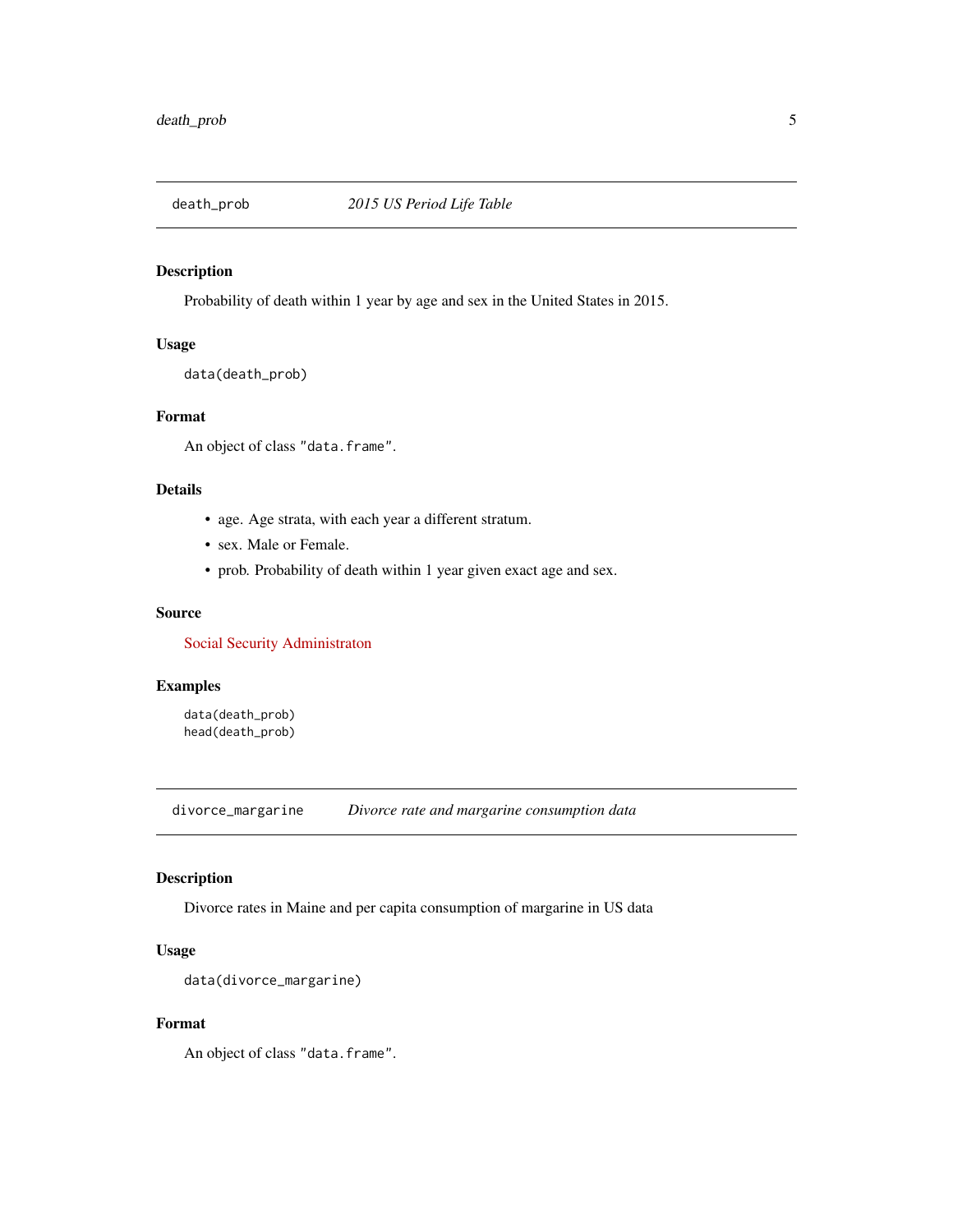## <span id="page-5-0"></span>Details

- divorce\_rate\_maine. Divorce per 1000 in Maine.
- margarine\_consumption\_per\_capita. US per capita consumption of margarine in pounds.
- year. Year.

## Source

[Spurious Correlations](http://www.tylervigen.com/spurious-correlations)

## Examples

```
data(divorce_margarine)
with(divorce_margarine, plot(margarine_consumption_per_capita, divorce_rate_maine))
```
ds\_theme\_set *dslabs theme set*

## Description

This function sets a ggplot2 theme used throughout the data science labs. It can be called without arguments.

#### Usage

```
ds_theme_set(
 new = "theme_bw",
  args = NULL,
 base_size = 11,
 bold_title = TRUE,
  ...
)
```
#### Arguments

| new        | a prebuilt ggplot2 theme. Defaults to "theme_minimal"                                                      |
|------------|------------------------------------------------------------------------------------------------------------|
| args       | the arguments to be passed along to the ggplot2 theme function. Defaults to<br>"NULL".                     |
| base size  | if "args" is "NULL", base_size is one of the arguments passed to the theme<br>function. It defaults to 11. |
| bold_title | if TRUE, sets titles to be bold                                                                            |
| $\ddotsc$  | additional arguments to be used by theme                                                                   |
|            |                                                                                                            |

## Value

None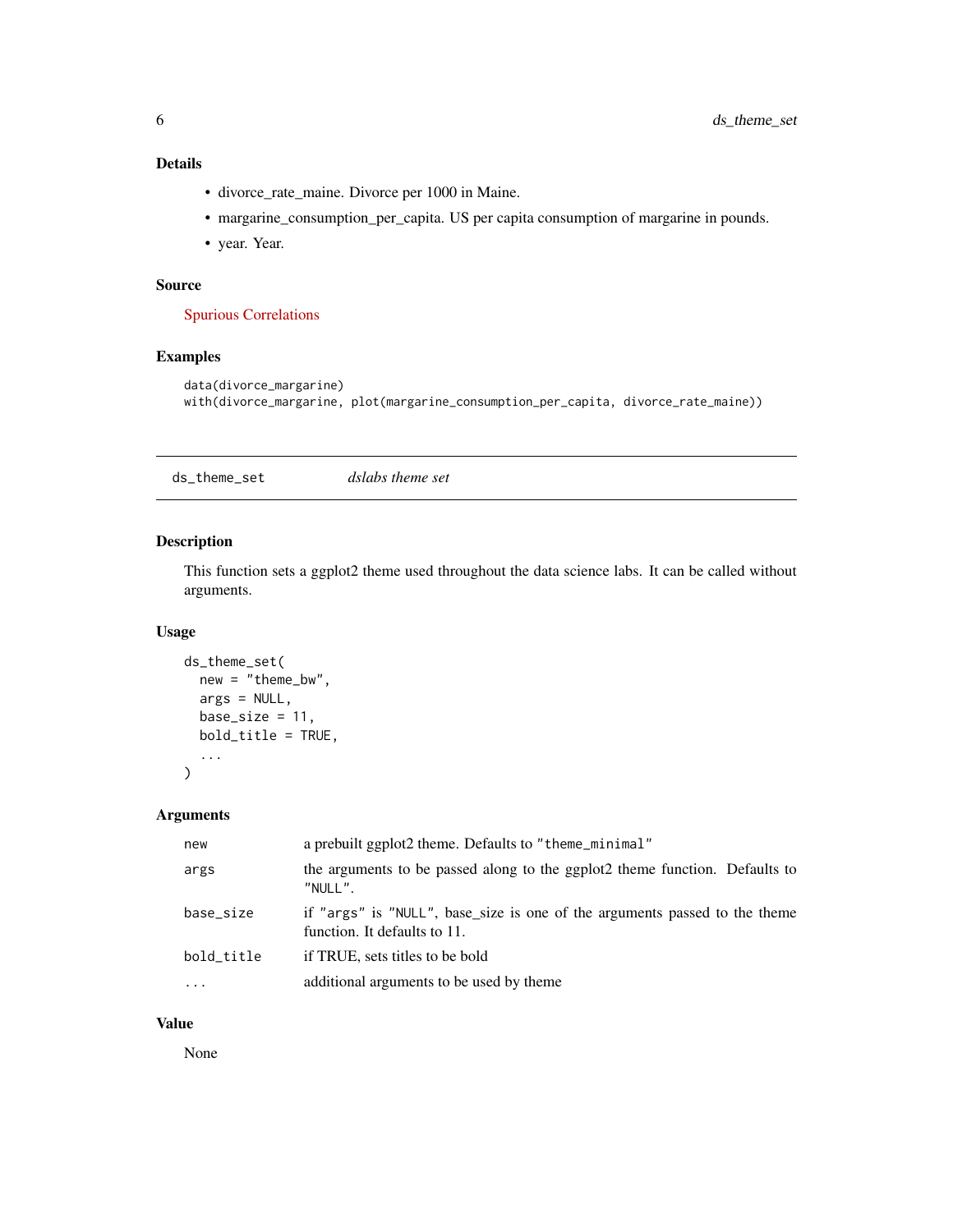## <span id="page-6-0"></span>gapminder 7

## Examples

```
library(ggplot2)
ds_theme_set()
qplot(hp, mpg, data=mtcars, color=am, facets=gear~cyl,
main="Scatterplots of MPG vs. Horsepower",
xlab="Horsepower", ylab="Miles per Gallon")
```
gapminder *Gapminder Data*

## Description

Health and income outcomes for 184 countries from 1960 to 2016. Also includes two character vectors, oecd and opec, with the names of OECD and OPEC countries from 2016.

#### Usage

data(gapminder)

## Format

An object of class "data.frame".

## Details

- country.
- year.
- infant\_mortality. Infant deaths per 1000.
- life\_expectancy. Life expectancy in years.
- fertility. Average number of children per woman.
- population. Country population.
- gpd. GDP according to World Bankdev.
- continent.
- region. Geographical region.

```
data(gapminder)
head(gapminder)
print(oecd)
print(opec)
```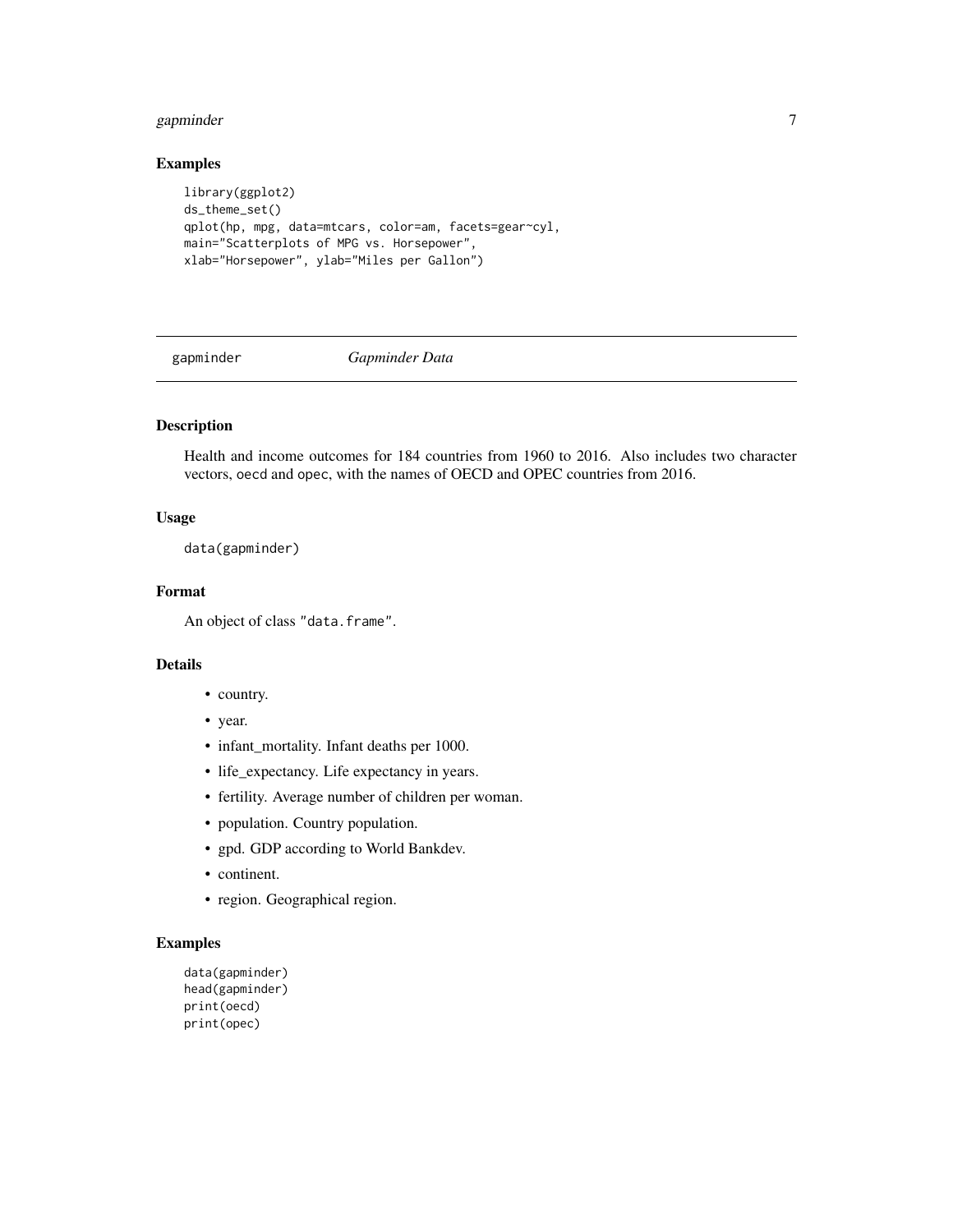<span id="page-7-0"></span>

Concentrations of the three main greenhouse gases carbon dioxide, methane and nitrous oxide. Measurements are from the Law Dome Ice Core in Antarctica. Selected measurements are provided every 20 years from 1-2000 CE.

## Usage

data(greenhouse\_gases)

#### Format

An object of class "data.frame".

## Details

- year. Year (CE).
- gas. Gas being measured: carbon dioxide ('CO2'), methane ('CH4') or nitrous oxide ('N2O').
- concentration. Gas concentration in ppm by volume ('CO2') or ppb by volume ('CH4', 'N2O').

#### Source

MacFarling Meure et al. 2006 via [NOAA.](https://www.ncdc.noaa.gov/paleo-search/study/9959)

## Examples

```
data(greenhouse_gases)
head(greenhouse_gases)
```
heights *Self-Reported Heights*

## Description

Self-reported heights in inches for males and females.

#### Usage

data(heights)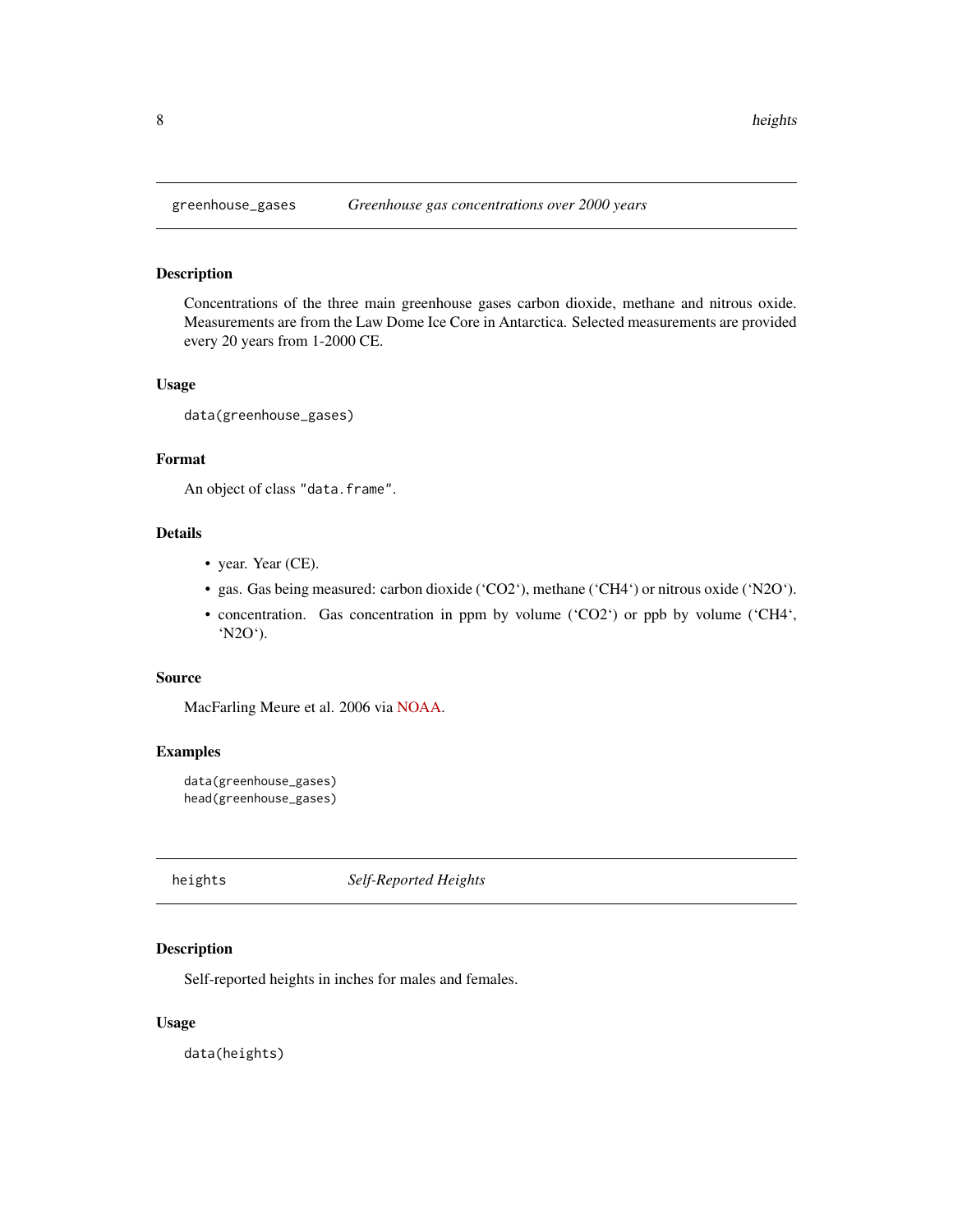## <span id="page-8-0"></span>historic\_co2 9

## Format

An object of class "data.frame".

#### Details

- sex. Male or Female.
- height. Height in inches.

#### Examples

data(heights) head(heights)

historic\_co2 *Atmospheric carbon dioxide concentration over 800,000 years*

#### Description

Concentration of carbon dioxide in ppm by volume from direct measurements at Mauna Loa (1959- 2018 CE) and indirect measurements from a series of Antarctic ice cores (approx. -800,000-2001 CE).

## Usage

```
data(historic_co2)
```
## Format

An object of class "data.frame".

## Details

- year. Year (CE).
- co2. Carbon dioxide concentration in ppm by volume.
- source. Source of carbon dioxide measurement: direct CO2 annual mean concentrations from Mauna Loa ('Mauna Loa') or indirect CO2 concentrations from air trapped in ice cores ('Ice Cores').

## Source

Mauna Loa data from [NOAA.](https://www.esrl.noaa.gov/gmd/ccgg/trends/data.html) Ice core data from Bereiter et al. 2015 via [NOAA.](https://www.ncdc.noaa.gov/paleo-search/study/17975)

```
data(historic_co2)
head(historic_co2)
```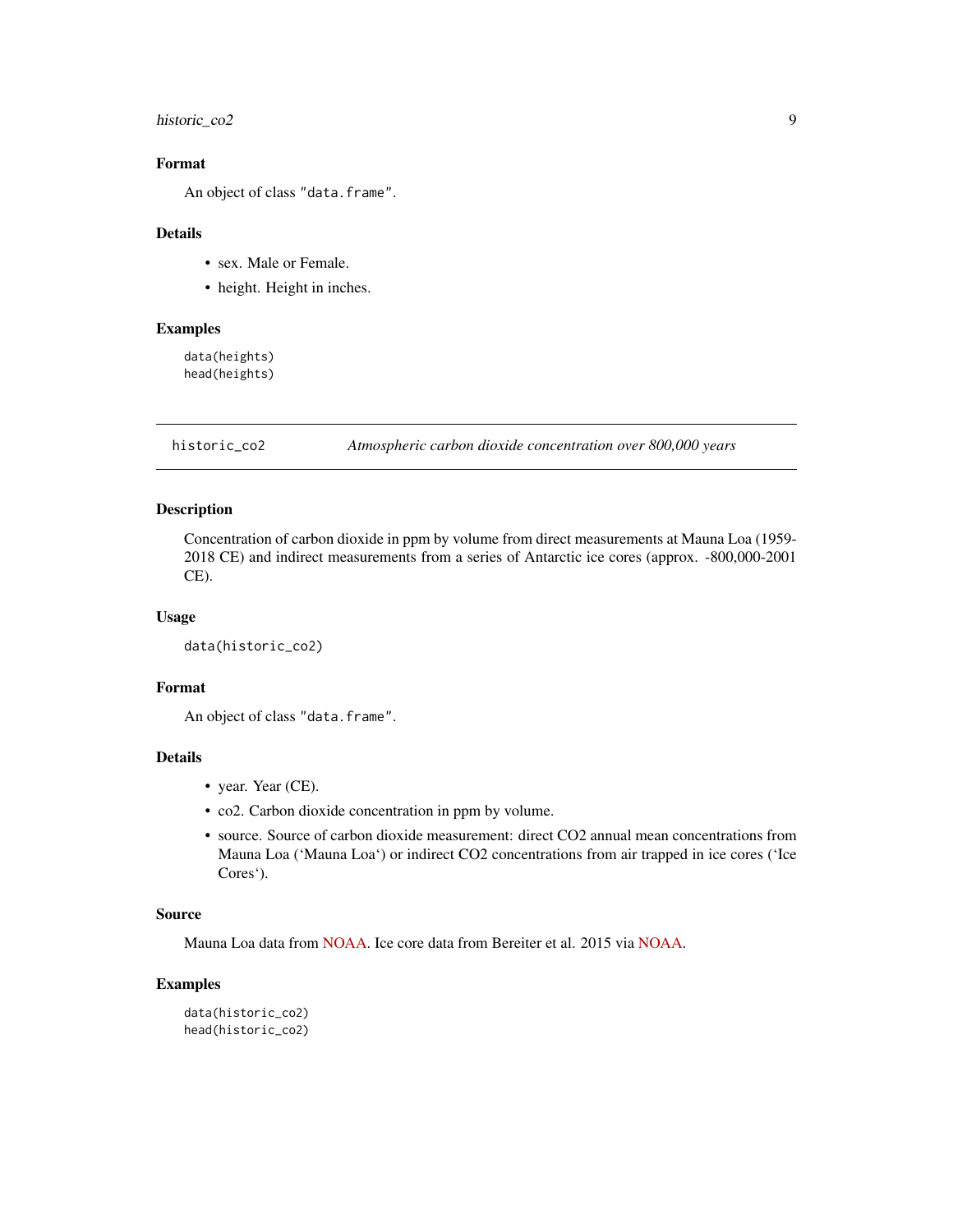<span id="page-9-0"></span>mnist\_27 *Useful example for illustrating machine learning algorithms based on MNIST data*

## Description

We only include a randomly selected set of 2s and 7s along with the two predictors based on the proportion of dark pixels in the upper left and lower right quadrants respectively. The dataset is divided into training and test sets.

#### Usage

data(mnist\_27)

## Format

An object of class list.

#### Details

- train. A data frame containing training data: labels and predictors.
- test. A data frame containing test data: labels and predictors.
- index\_train. The index of the original mnist training data used for the training set.
- index\_test. The index of the original mnist test data used for the test set.
- true\_p. A data.frame containing the two predictors x\_1 and x\_2 and the conditional probability of being a 7 for  $x_1$ ,  $x_2$ .

#### **References**

Y. LeCun, L. Bottou, Y. Bengio, and P. Haffner. "Gradient-based learning applied to document recognition." Proceedings of the IEEE, 86(11):2278-2324, November 1998.

#### See Also

[read\_mnist()]

```
data(mnist_27)
with(mnist_27$train, plot(x_1, x_2, col = as.numeric(y)))
```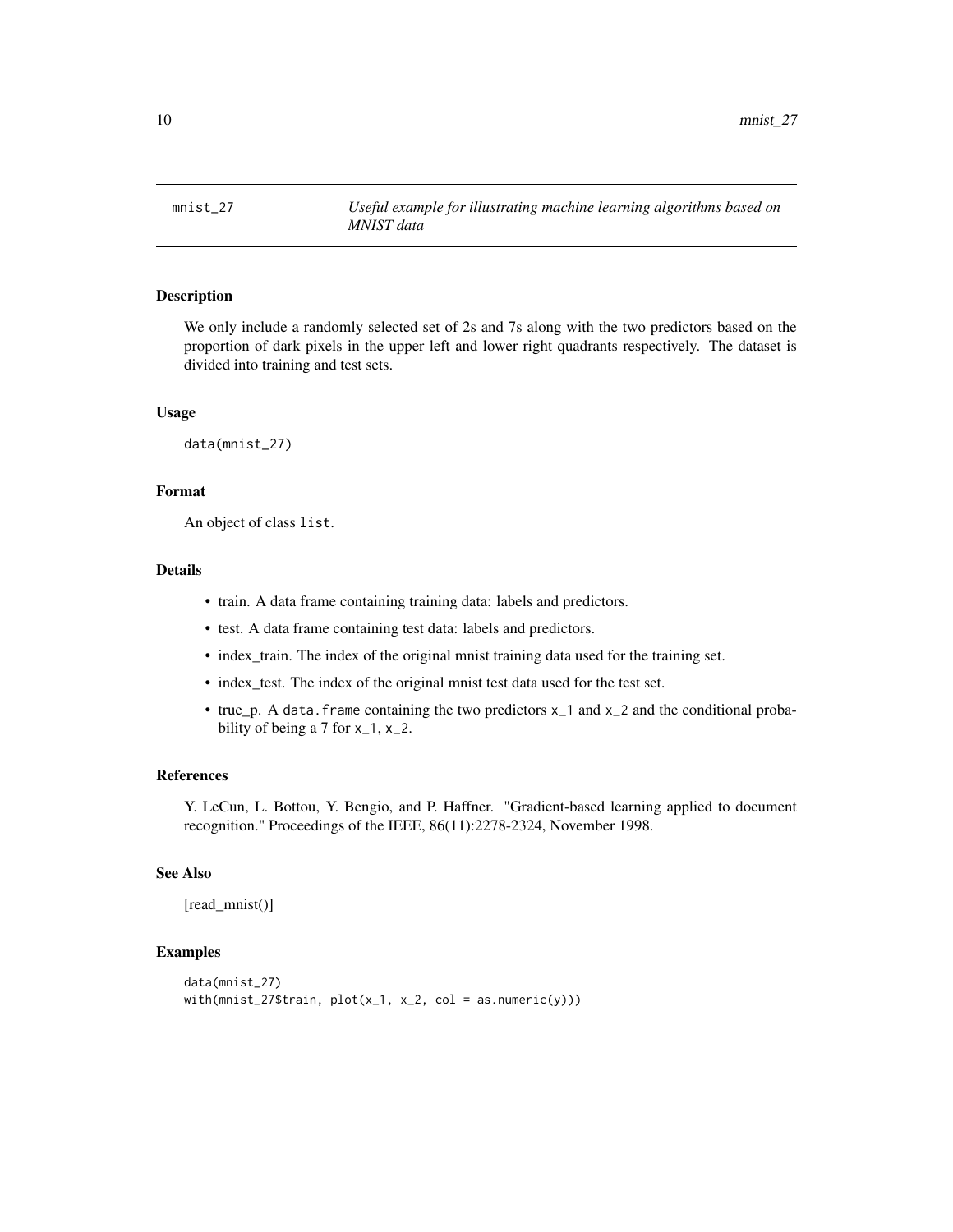<span id="page-10-0"></span>

MovieLens Latest Dataset (Small)

#### Usage

data(movielens)

## Format

Two object of class data.frame.

## Details

- movieId. Unique ID for the movie.
- title. Movie title (not unique).
- year. Year the movie was released.
- genres. Genres associated with the movie.
- userId. Unique ID for the user.
- rating. A rating between 0 and 5 for the movie.
- timestamp. Date and time the rating was given.

#### Source

<http://files.grouplens.org/datasets/movielens/ml-latest-small.zip>

## References

F. Maxwell Harper and Joseph A. Konstan. 2015. The MovieLens Datasets: History and Context. ACM Transactions on Interactive Intelligent Systems (TiiS) 5, 4, Article 19 (December 2015), 19 pages. DOI=http://dx.doi.org/10.1145/2827872

#### Examples

data(movielens) head(movielens)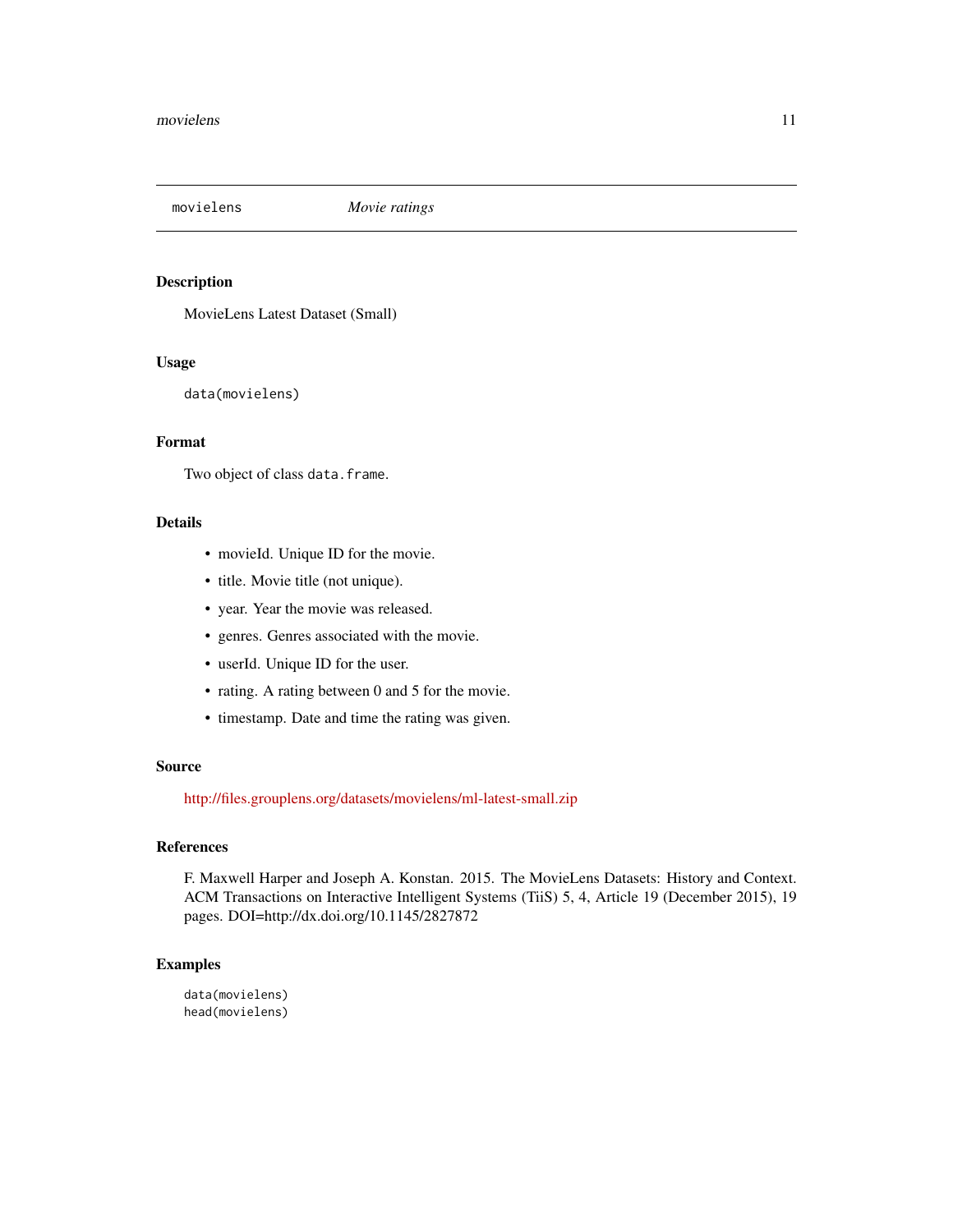<span id="page-11-0"></span>

Gun murder data from FBI reports. Also contains the population of each state.

## Usage

data(murders)

## Format

An object of class "data.frame".

## Details

- state. US state
- abb. Abbreviation of US state
- region. Geographical US region
- population. State population (2010)
- total. Number of gun murders in state (2010)

#### Source

## [Wikipedia](https://en.wikipedia.org/wiki/Murder_in_the_United_States_by_state)

## Examples

data(murders) print(murders)

na\_example *Count data with some missing values*

## Description

This dataset was randomly generated.

## Usage

data(na\_example)

## Format

An object of class "integer".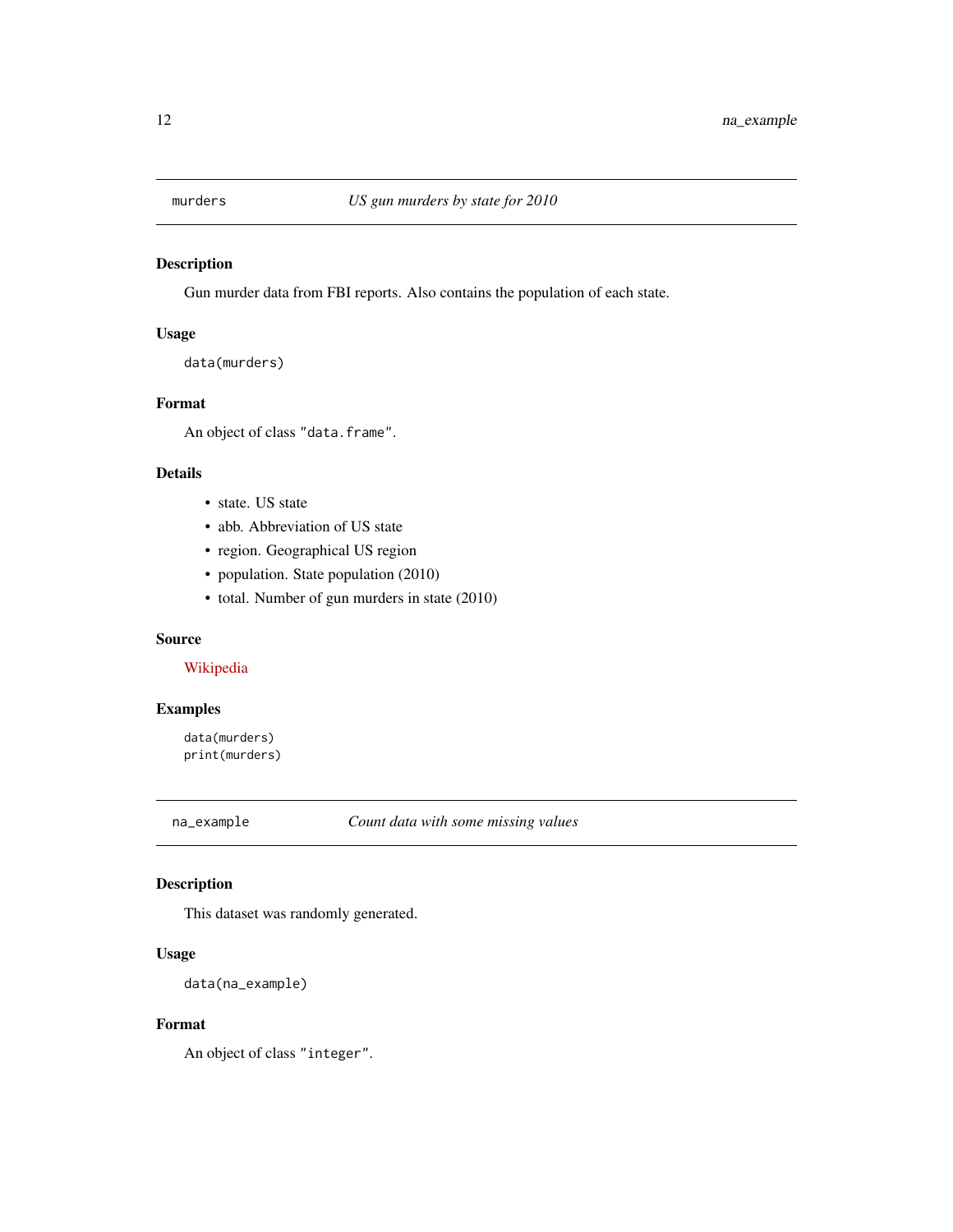<span id="page-12-0"></span>nyc\_regents\_scores 13

## Examples

```
data(na_example)
print(sum(is.na(na_example)))
```
nyc\_regents\_scores *NYC Regents exams scores 2010*

#### Description

Distribution of scores for New York City Regents algebra, global history, biology, English, and U.S. history exams. These data were used to make [this New York Times plot.](http://graphics8.nytimes.com/images/2011/02/19/nyregion/19schoolsch/19schoolsch-popup.gif)

#### Usage

```
data(nyc_regents_scores)
```
## Format

An object of class "data.frame".

## Details

- score. Test score from 0 to 100.
- integrated\_algebra. Score frequency on Algebra exam.
- global\_history. Score frequency on global history exam.
- living\_environment. Score frequency on biology exam.
- english. Score frequency on English exam.
- us\_history. Score frequency on U.S. history exam.

#### Source

New York City Department of Education via Amanda Cox.

```
data(nyc_regents_scores)
print(nyc_regents_scores)
```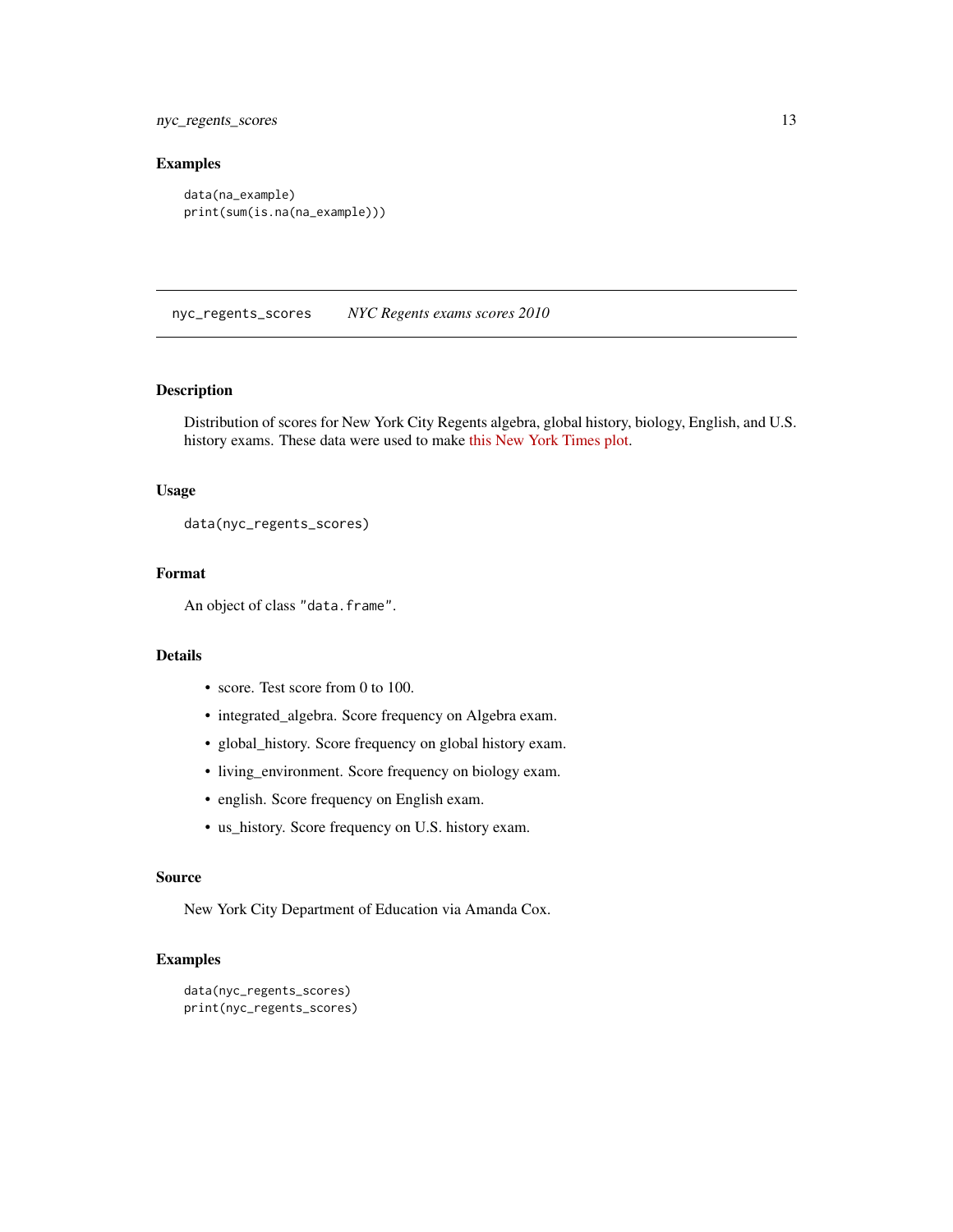<span id="page-13-0"></span>

Composition in percentage of eight fatty acids found in the lipid fraction of 572 Italian olive oils

## Usage

data(olive)

## Format

An object of class "data.frame".

## Details

- region. General region of Italy.
- area. Area of Italy.
- palmitic. Percent palmitic acid of sample.
- palmitoleic. Percent palmitoleic of sample.
- stearic. Percent stearic acid of sample.
- oleic. Percent oleic acid of sample.
- linoleic. Percent linoleic acid of sample.
- linolenic. Percent linolenic acid of sample.
- arachidic. Percent arachidic acid of sample.
- eicosenoic. Percent eicosenoic acid of sample.

#### Source

J. Zupan, and J. Gasteiger. Neural Networks in Chemistry and Drug Design.

## Examples

data(olive) head(olive)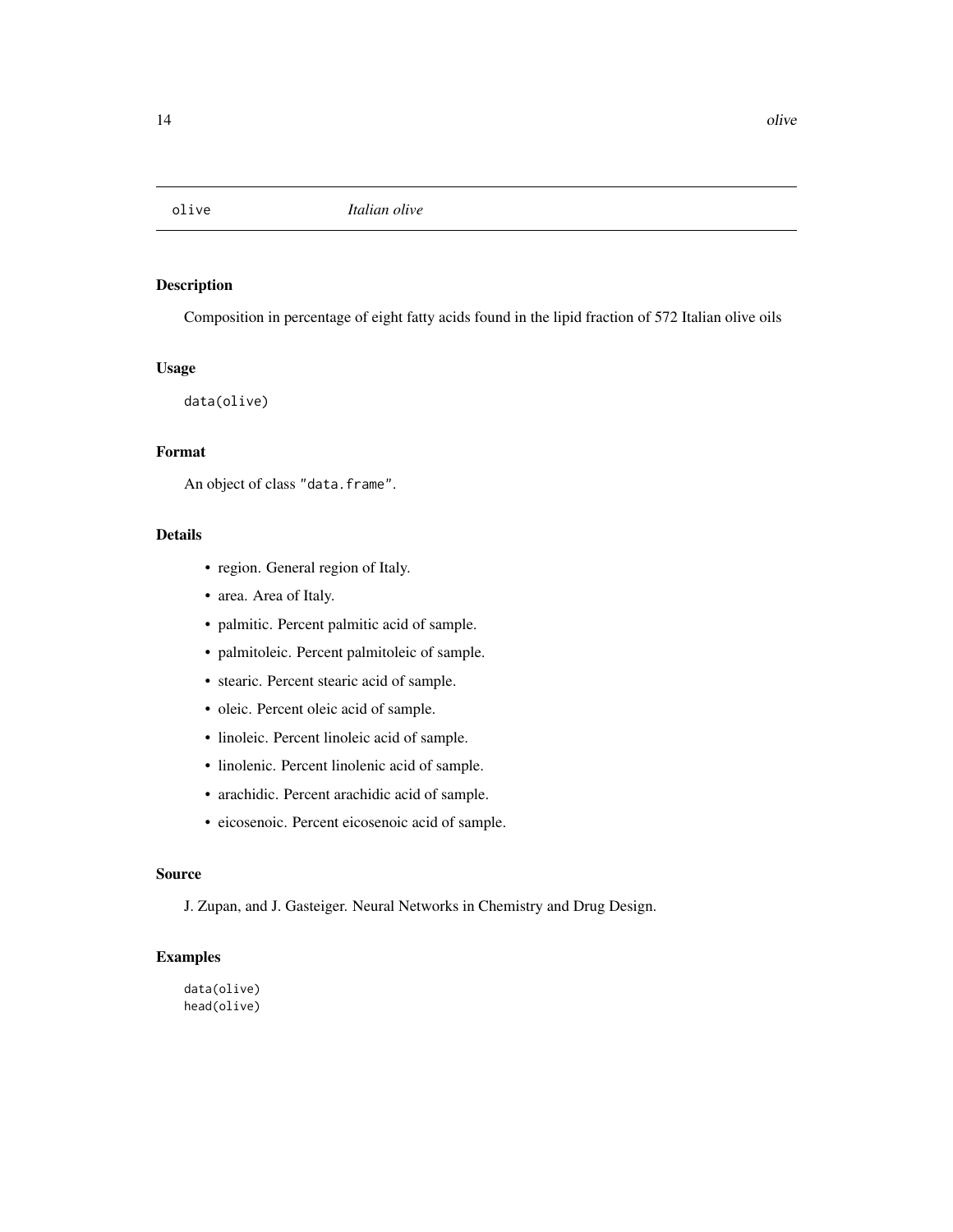<span id="page-14-0"></span>outlier\_example *Adult male heights in feet with outliers*

## Description

This dataset was randomly generated with a normal distribution (average: 5 feet 9 inches, standard deviation: 3 inches). One value was changed to be mistakenly reported in centimeters rather than feet.

#### Usage

data(outlier\_example)

## Format

An object of class "numeric".

## Examples

```
data(outlier_example)
mean(outlier_example)
median(outlier_example)
```
#### polls\_2008 *Poll data for popular vote in 2008 presidential election*

## Description

Data from different pollsters for the popular vote between Obama and McCain in the 2008 presidential election.

#### Usage

```
data(polls_2008)
```
## Format

An object of class data.frame.

## Details

- day. Days until election day. Negative numbers are reported so that days can increase up to 0, which is election day.
- margin. Average difference between Obama and McCain for that day.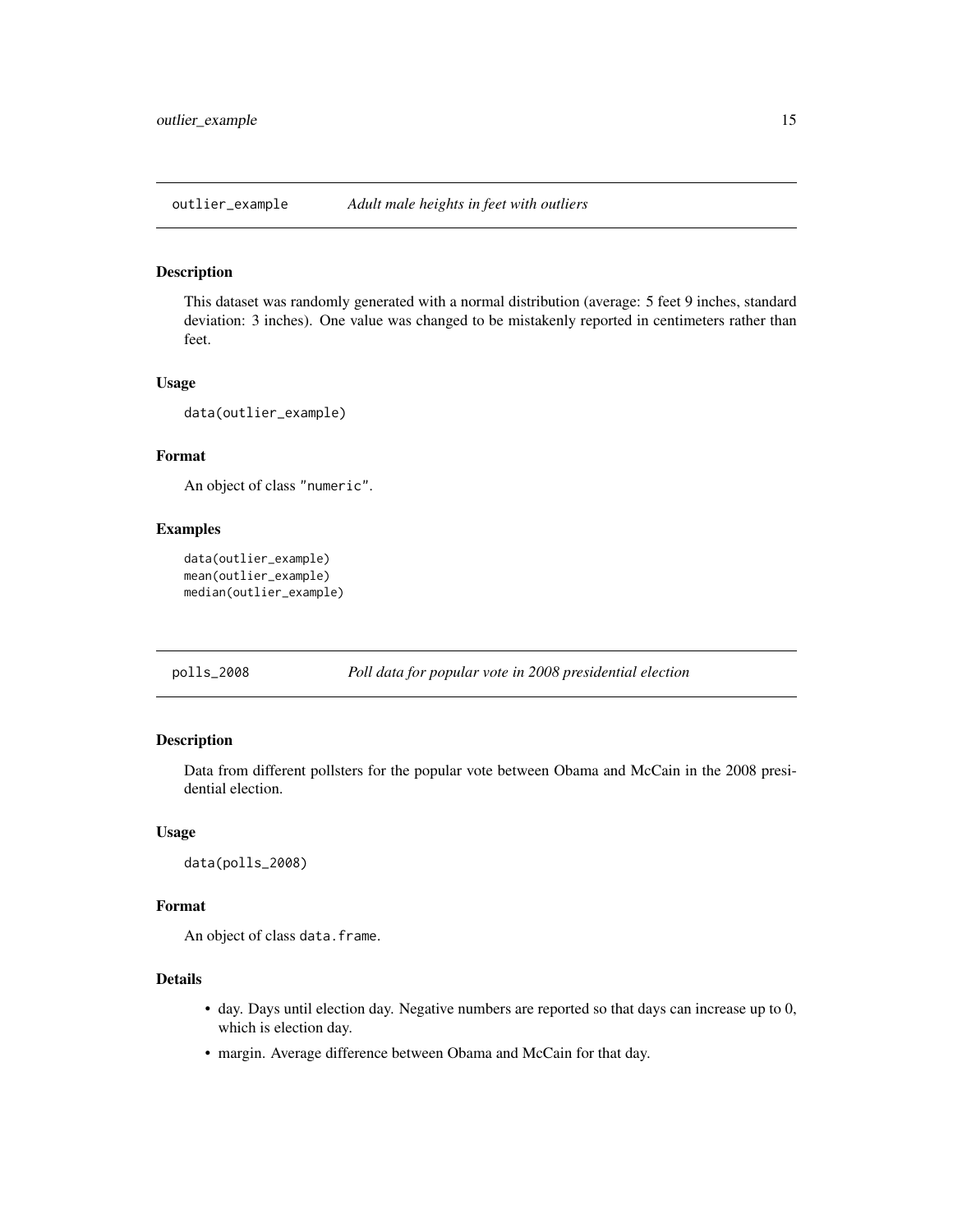#### <span id="page-15-0"></span>Source

<https://web.archive.org/web/20161108190914/http://www.pollster.com/08USPresGEMvO-2.html>

#### Examples

data(polls\_2008) with(polls\_2008, plot(day, margin))

polls\_us\_election\_2016

*Fivethirtyeight 2016 Poll Data*

## **Description**

Poll results from US 2016 presidential elections aggregated from HuffPost Pollster, RealClearPolitics, polling firms, and news reports. The dataset also includes election results (popular vote) and electoral college votes in results\_us\_election\_2016.

#### Usage

data(polls\_us\_election\_2016)

#### Format

An object of class "data.frame".

#### Details

- state. State in which poll was taken. 'U.S' is for national polls.
- startdate. Poll's start date.
- enddate. Poll's end date.
- pollster. Pollster conducting the poll.
- grade. Grade assigned by fivethirtyeight to pollster.
- samplesize. Sample size.
- population. Type of population being polled.
- rawpoll\_clinton. Percentage for Hillary Clinton.
- rawpoll\_trump. Percentage for Donald Trump
- rawpoll\_johnson. Percentage for Gary Johnson
- rawpoll\_mcmullin. Percentage for Evan McMullin.
- adjpoll\_clinton. Fivethirtyeight adjusted percentage for Hillary Clinton.
- ajdpoll\_trump. Fivethirtyeight adjusted percentage for Donald Trump
- adjpoll\_johnson. Fivethirtyeight adjusted percentage for Gary Johnson
- adjpoll\_mcmullin. Fivethirtyeight adjusted percentage for Evan McMullin.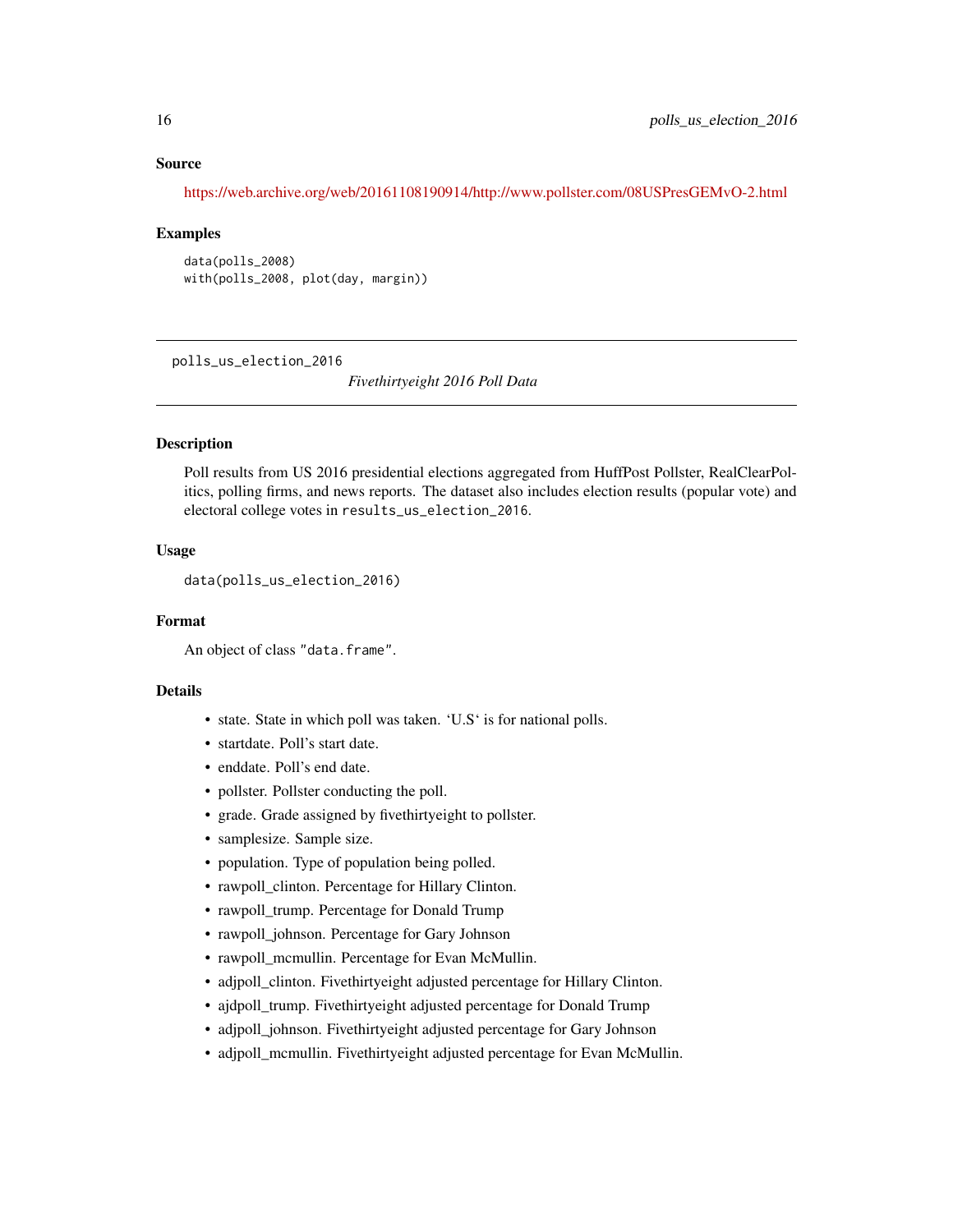## <span id="page-16-0"></span>read\_mnist 17

## Source

The original csv file used to create polls\_us\_election\_2016 is here: [https://projects.fivethi](https://projects.fivethirtyeight.com/general-model/president_general_polls_2016.csv)rtyeight. [com/general-model/president\\_general\\_polls\\_2016.csv](https://projects.fivethirtyeight.com/general-model/president_general_polls_2016.csv)

The data for results\_us\_election\_2016 is from Ballotpedia and can be found here: [https://](https://docs.google.com/spreadsheets/d/1zxyOQDjNOJS_UkzerorUCf2OAdcMcIQEwRciKuYBIZ4/pubhtml?widget=true&headers=false#gid=658726802/) [docs.google.com/spreadsheets/d/1zxyOQDjNOJS\\_UkzerorUCf2OAdcMcIQEwRciKuYBIZ4/pubh](https://docs.google.com/spreadsheets/d/1zxyOQDjNOJS_UkzerorUCf2OAdcMcIQEwRciKuYBIZ4/pubhtml?widget=true&headers=false#gid=658726802/)tml? [widget=true&headers=false#gid=658726802/](https://docs.google.com/spreadsheets/d/1zxyOQDjNOJS_UkzerorUCf2OAdcMcIQEwRciKuYBIZ4/pubhtml?widget=true&headers=false#gid=658726802/)

## Examples

```
data(polls_us_election_2016)
head(polls_us_election_2016)
```
## read\_mnist *Download and read the mnist dataset*

## Description

This function downloads the mnist training and test data available here http://yann.lecun.com/exdb/mnist/

#### Usage

```
read_mnist(
 path = NULL,
  download = FALSE,
 destdir = tempdir(),url = "https://www2.harvardx.harvard.edu/courses/IDS_08_v2_03/",
 keep.files = TRUE
\lambda
```
#### Arguments

| path       | A character giving the full path of the directory to look for files. It assumes the<br>filenames are the same as the originals. If path is NULL a download or direct read<br>of the files is attempted.  |
|------------|----------------------------------------------------------------------------------------------------------------------------------------------------------------------------------------------------------|
| download   | If TRUE the files will be downloaded and saved in detsdir.                                                                                                                                               |
| destdir    | A character giving the full path of the directory in which to save the downloaded<br>files. The default is to use a temporary directory.                                                                 |
| url        | A character giving the URL from which to download files. Currently a copy of<br>the data is available at https://www2.harvardx.harvard.edu/courses/IDS $\,08\,$ v2 $\,03/$ .<br>the current default URL. |
| keep.files | A logical. If TRUE the downloaded files will be saved in destdir. If FALSE the<br>entire directory is erased. This argument is ignored if download is FALSE.)                                            |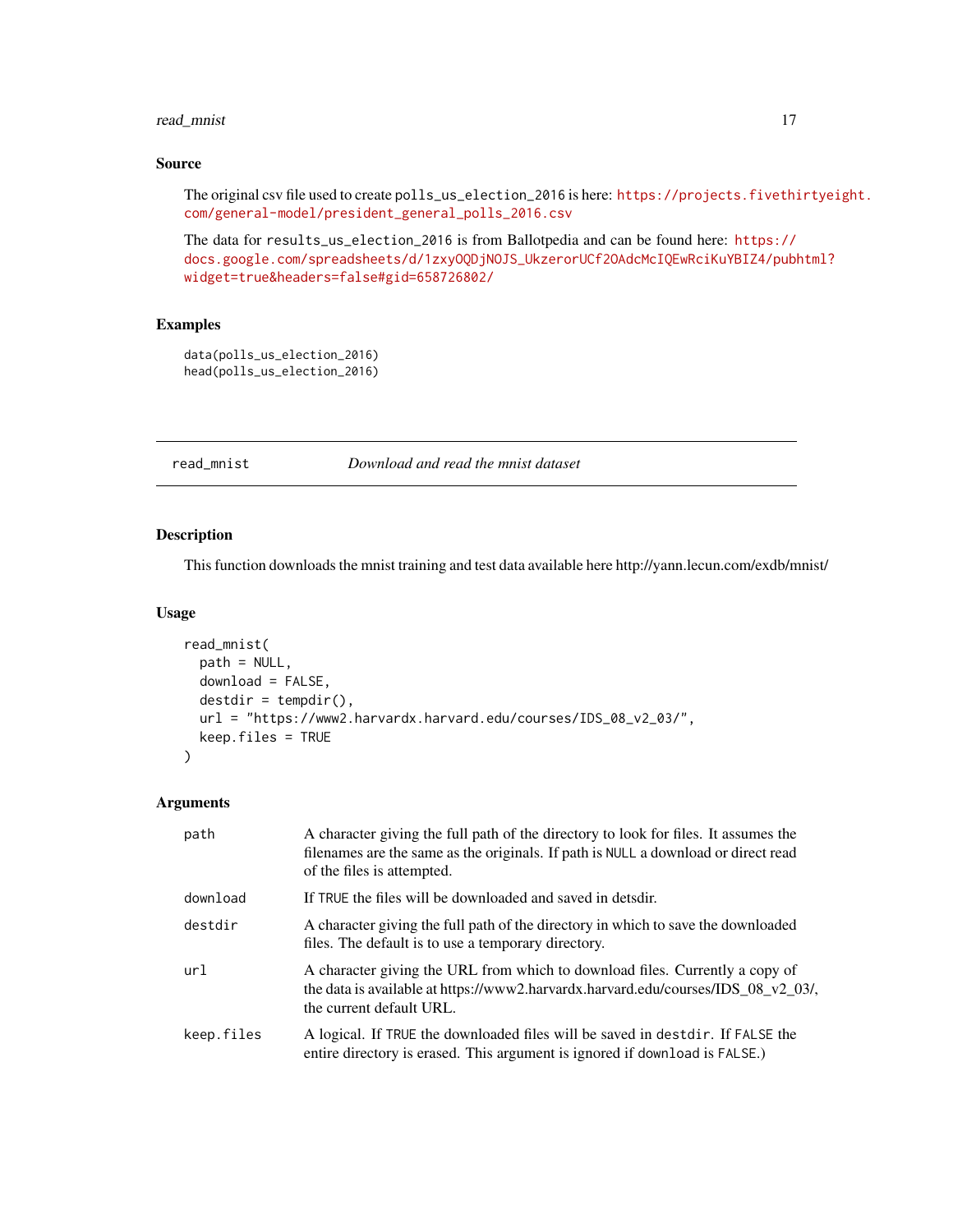<span id="page-17-0"></span>A list with two components: train and test. Each of these is a list with two components: images and labels. The images component is a matrix with each column representing one of the  $28*28 = 784$ pixels. The values are integers between 0 and 255 representing grey scale. The labels components is a vector representing the digit shown in the image.

Note that the data is over 10MB, so the download may take several seconds depending on internet speed. If you plan to load the data more than once we recommend you download the data once and read it from disk in the future. See examples.

## Author(s)

Samuela Pollack

Rafael A. Irizarry, <rafael\_irizarry@dfci.harvard.edu>

#### References

Y. LeCun, L. Bottou, Y. Bengio, and P. Haffner. "Gradient-based learning applied to document recognition." Proceedings of the IEEE, 86(11):2278-2324, November 1998.

#### Examples

# this can take several seconds, depending on internet speed.

```
## Not run:
mnist <- read_mnist()
i \leq -5image(1:28, 1:28, matrix(mnist$test$images[i,], nrow=28)[ , 28:1],
    col = gray(seq(0, 1, 0.05)), xlab = "", ylab="")
## the labels for this image is:
mnist$test$labels[i]
## End(Not run)
# You can download and save the data to a directory like this:
## Not run:
mnist <- read_mnist(download = TRUE, destdir = "~/Downloads")
# and then, going forward, read from disk
mnist <- read_mnist("~/Downloads")
## End(Not run)
```
reported\_heights *Self-reported Heights*

#### Description

Students were asked to report their height (in inches) and sex in an online form. This table includes the results from four courses.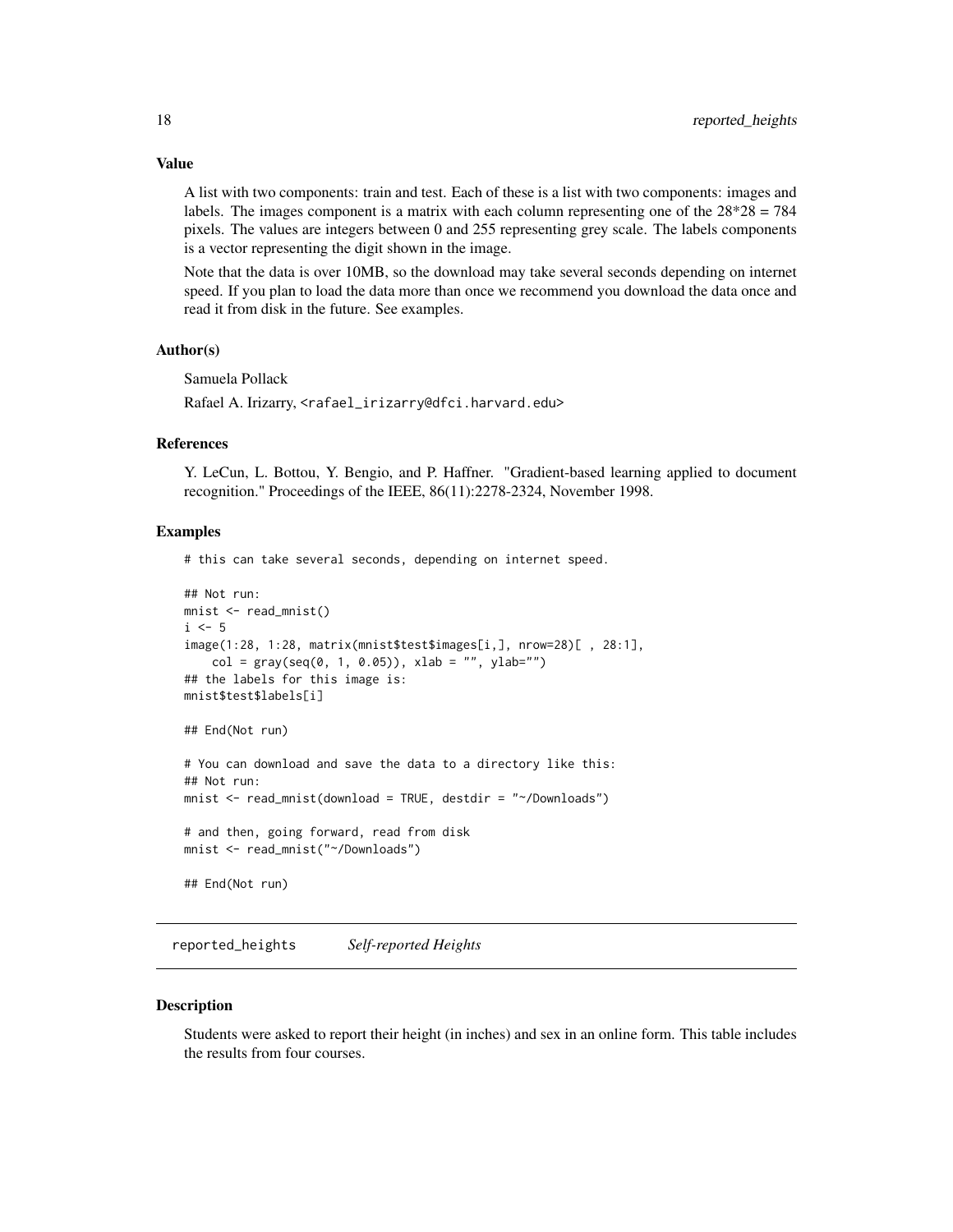## <span id="page-18-0"></span>Usage

data(reported\_heights)

#### Format

An object of class "data.frame".

## Details

- time\_stamp. Time and date of the entry.
- sex. Sex of the student.
- height. Height as reported by student by filling in a text free box.

#### Examples

```
data(reported_heights)
head(reported_heights)
```
research\_funding\_rates

*Gender bias in research funding in the Netherlands*

## Description

Table S1 from paper title "Gender contributes to personal research funding success in The Netherlands"

#### Usage

data(research\_funding\_rates)

## Format

An object of class "data.frame".

#### Details

- discipline. Research area discipline.
- applications\_total. Total applications.
- applications\_men. Total applications by men.
- applications\_women. Total applications by women.
- awards\_total. Total awards.
- awards\_men. Total awards received by men.
- awards\_women. Total awards received by women.
- success\_rates\_total. Overall success rate.
- success\_rates\_men. Success rate for men.
- success\_rates\_women. Success rate for women.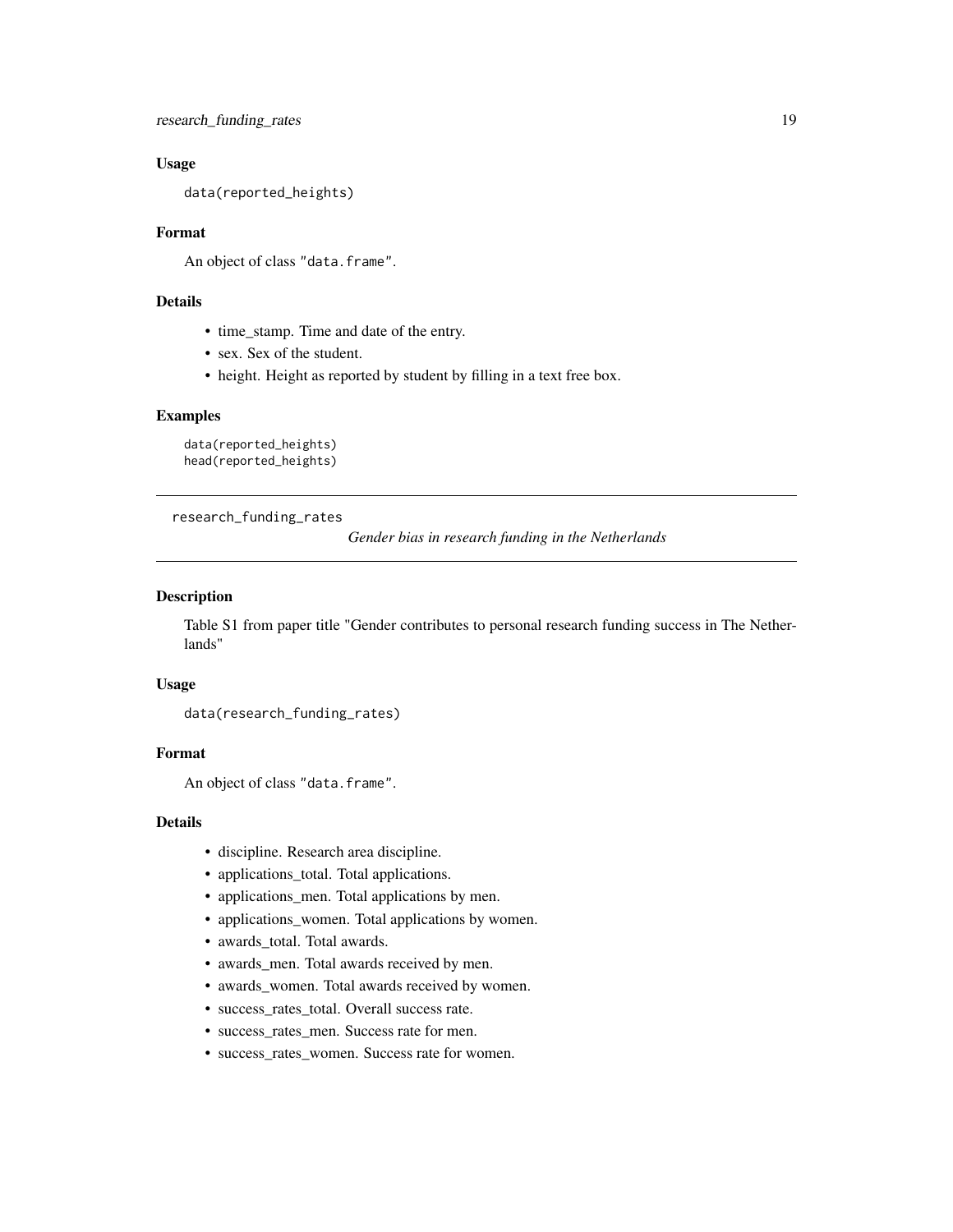## Source

van der Lee and Ellemers (2015) PNAS <https://www.pnas.org/content/112/40/12349.abstract/>

## Examples

```
data(research_funding_rates)
research_funding_rates
# The raw data for this table is available from
data(raw_data_research_funding_rates)
```
rfalling\_object *Simulate falling object data*

## Description

The function simulates a falling object's position. Default parameters are for dropping a weight from the tower of Pisa.

#### Usage

```
rfalling_object(
 n = 14,
 d_0 = 55.86,
 v_0 = 0,g = -9.8,
  scale = 1,
 time = seq(0, 3.25, length.out = n),
 error_distribution = c("rnorm", "rt"),
 df = 3\lambda
```
#### Arguments

| n                  | Sample size                                                            |  |  |
|--------------------|------------------------------------------------------------------------|--|--|
| $d_0$              | Height from which object will fall in meters.                          |  |  |
| $V_0$              | Initial velocity with which object will fall in meters per second.     |  |  |
| g                  | Gravitational constant, 9.8 meters per second per seonnd               |  |  |
| scale              | The measurement errors will be multiplied by this constant.            |  |  |
| time               | Numeric vector of times, in seconds, at which measurements were taken. |  |  |
| error_distribution |                                                                        |  |  |
|                    | Character. Either rnorm for normal or rt for t-distribution.           |  |  |
| df                 | If using t-distribution, the degrees of freedom.                       |  |  |
|                    |                                                                        |  |  |

<span id="page-19-0"></span>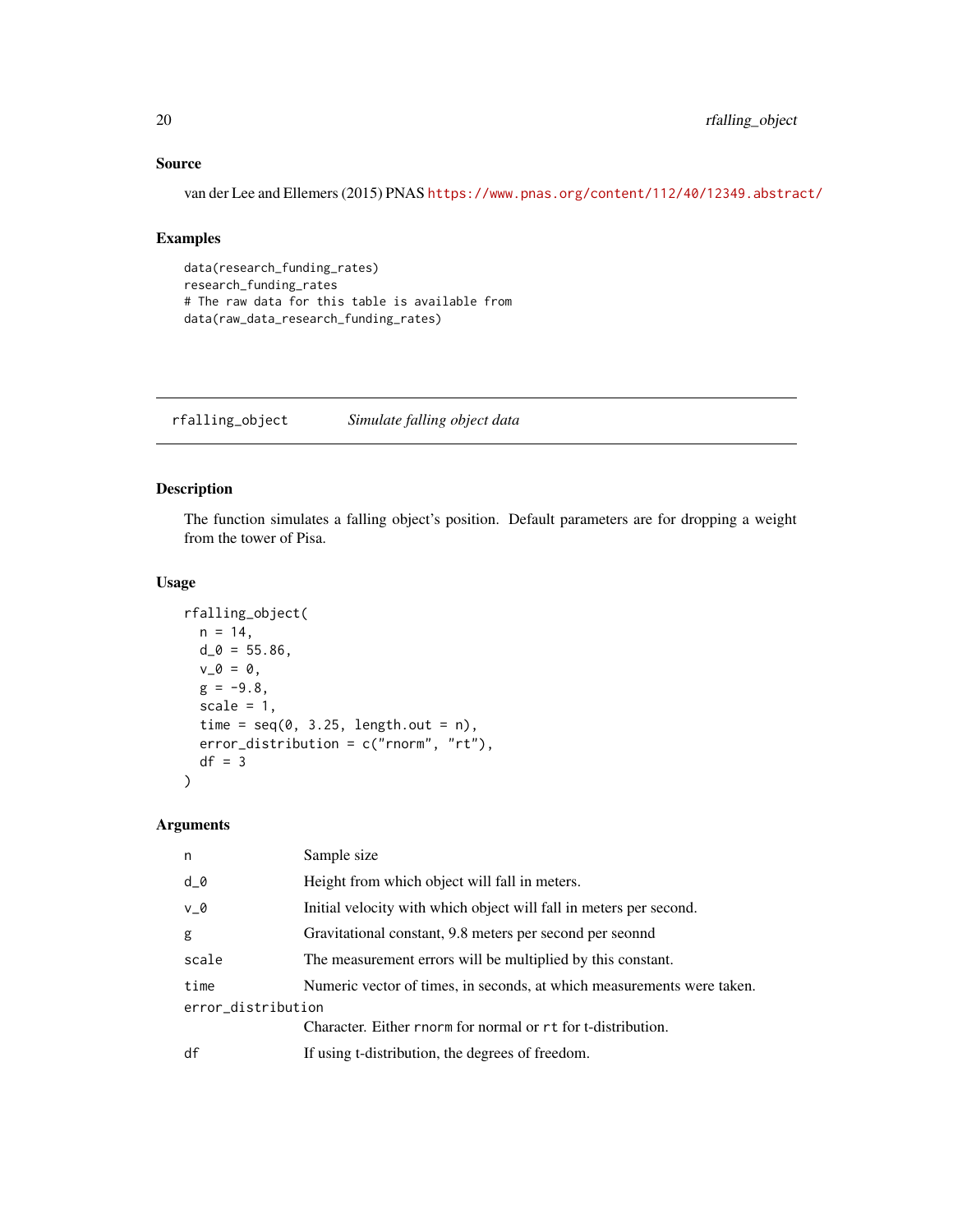<span id="page-20-0"></span>stars 21

## Value

A data.frame with the time, the distance travelled, and the observed distance.

## Examples

```
dat <- rfalling_object()
with(dat, plot(time, observed_distance))
with(dat, lines(time, distance, col = "blue"))
```
## stars *Physical Properties of Stars*

## Description

Physical properties of selected stars, including luminosity, temperature, and spectral class.

#### Usage

data(stars)

## Format

An object of class "data.frame".

## Details

- star. Name of star.
- magnitude. Absolute magnitude of the star, which is a function of the star's luminosity and distance to the star.
- temp. Surface temperature in degrees Kelvin (K).
- type. Spectral class of star in the OBAFGKM system.

## Source

Compiled from multiple open-access references on [VizieR.](http://vizier.u-strasbg.fr/viz-bin/VizieR)

## Examples

data(stars) head(stars)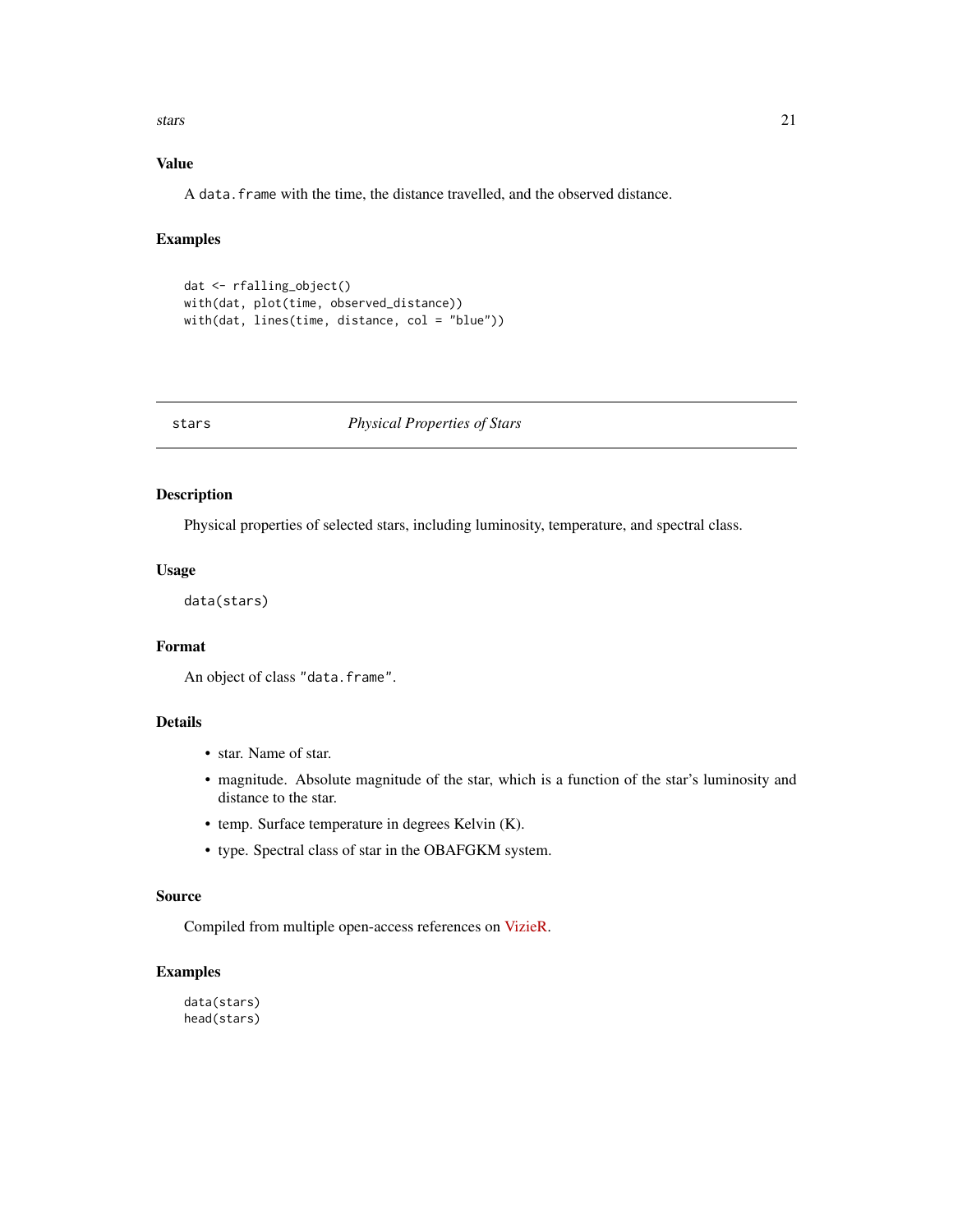<span id="page-21-0"></span>

The function shows a plot of a random sample drawn from an urn with blue and red beads. The sample is taken with replacement. The proportion of blue beads is not shown so that students can try to estimate it.

#### Usage

 $take\_poll(n, ...)$ 

#### Arguments

|          | Sample size                                             |
|----------|---------------------------------------------------------|
| $\cdots$ | additional arguments to be used by the function sample. |

## Value

None

## Examples

take\_poll(25)

temp\_carbon *Global temperature anomaly and carbon emissions, 1751-2018*

## Description

Annual mean global temperature anomaly on land, sea and combined, 1880-2018. Annual global carbon emissions, 1751-2014.

#### Usage

data(temp\_carbon)

#### Format

An object of class "data.frame".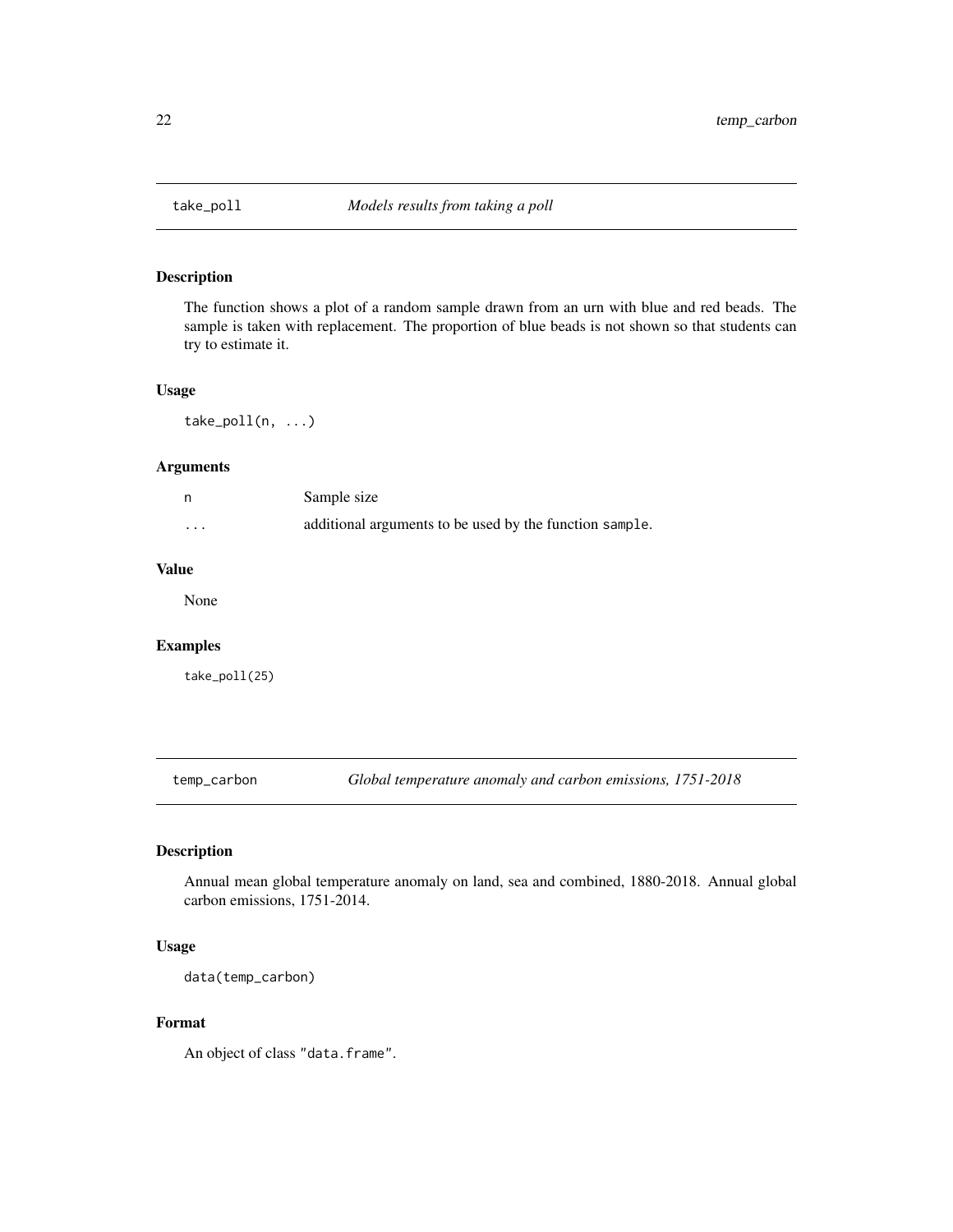#### <span id="page-22-0"></span>Details

- year. Year (CE).
- temp\_anomaly. Global annual mean temperature anomaly in degrees Celsius relative to the 20th century mean temperature. 1880-2018.
- land\_anomaly. Annual mean temperature anomaly on land in degrees Celsius relative to the 20th century mean temperature. 1880-2018.
- ocean\_anomaly. Annual mean temperature anomaly over ocean in degrees Celsius relative to the 20th century mean temperature. 1880-2018.
- carbon\_emissions. Annual carbon emissions in millions of metric tons of carbon. 1751-2014.

#### Source

[NOAA](https://www.ncdc.noaa.gov/cag/global/time-series) and Boden, T.A., G. Marland, and R.J. Andres (2017) via [CDIAC](https://cdiac.ess-dive.lbl.gov/trends/emis/tre_glob_2014.html)

#### Examples

data(temp\_carbon) head(temp\_carbon)

tissue\_gene\_expression

*Gene expression profiles for 189 biological samples taken from seven different tissue types.*

## **Description**

This is a subset of the data provided by the tissuesGeneExpression package available from the genomicsclass GitHub repository. The predictors are gene expression measurements from 500 genes that are a random subset of the original 22,215.

#### Usage

data(tissue\_gene\_expression)

#### Format

An object of class list.

#### Details

The example dataset is recommended for illustrating clustering and machine learning techniques.

- x. The predictors composed of 500 genes. Each row is a gene expression profile and each column is different gene. The column names are the gene symbols.
- y. The outcomes. A character vector representing the tissue. One of seven tissue types.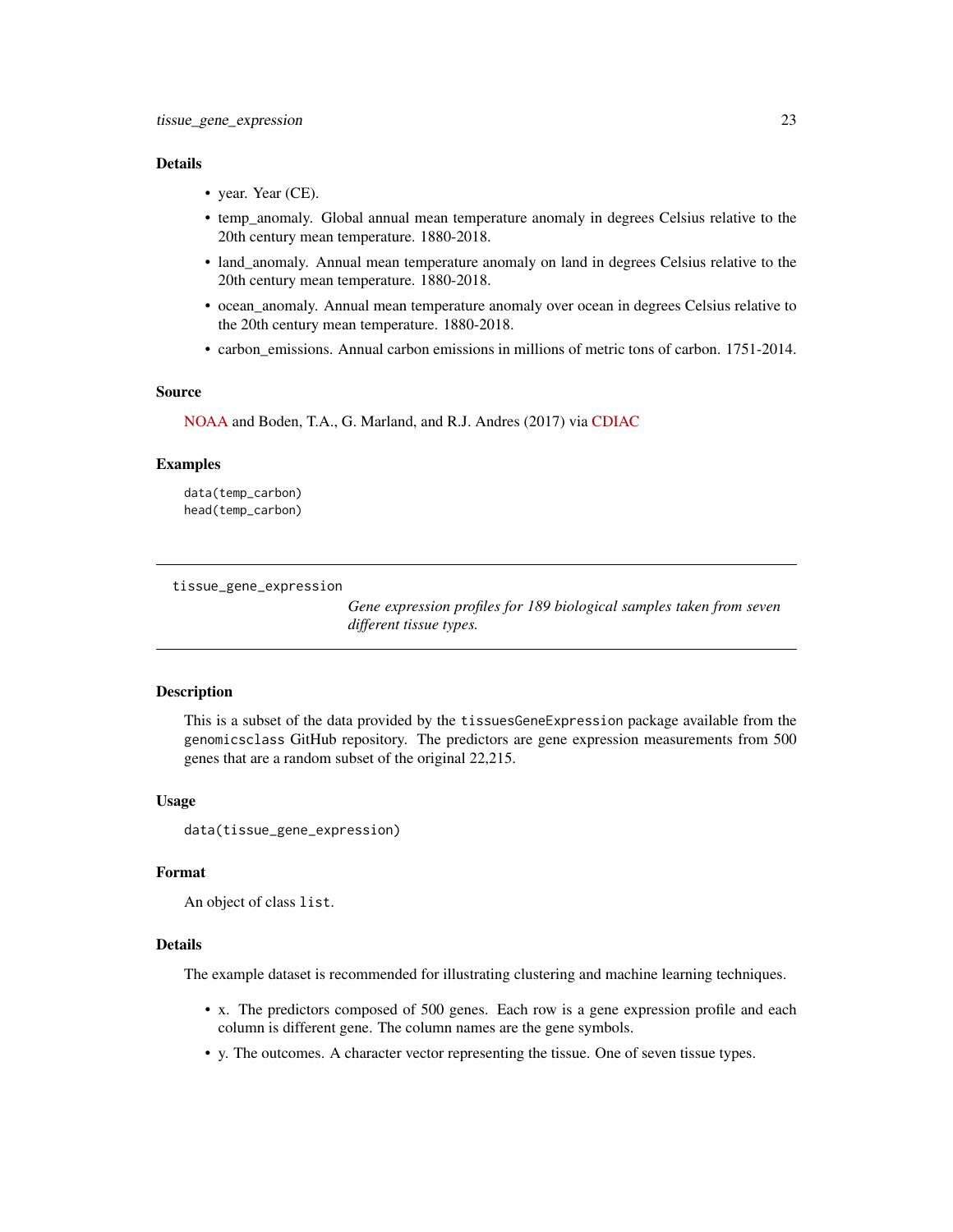## <span id="page-23-0"></span>Source

<https://github.com/genomicsclass/tissuesGeneExpression>

#### Examples

```
data(tissue_gene_expression)
table(tissue_gene_expression$y)
dim(tissue_gene_expression$x)
```
trump\_tweets *Trump Tweets from2009 to 2017*

## Description

All tweets from Donald Trump's twitter account from 2009 to 2017

## Usage

data(trump\_tweets)

#### Format

An object of class "data.frame".

#### Details

- source. Device or service used to compose tweet.
- id str. Tweet ID.
- text. Tweet.
- created\_at. Data and time tweet was tweeted.
- retweet\_count. How many times tweet had been retweeted at time dataset was created.
- in\_reply\_to\_user\_id\_str. If a reply, the user id of person being replied to.
- favorite\_count. Number of times tweet had been favored at time dataset was created.
- is\_retweet. A logical telling us if it is a retweet or not.

## Source

The Trump Twitter Archive: <https://www.thetrumparchive.com/>

```
data(trump_tweets)
head(trump_tweets)
```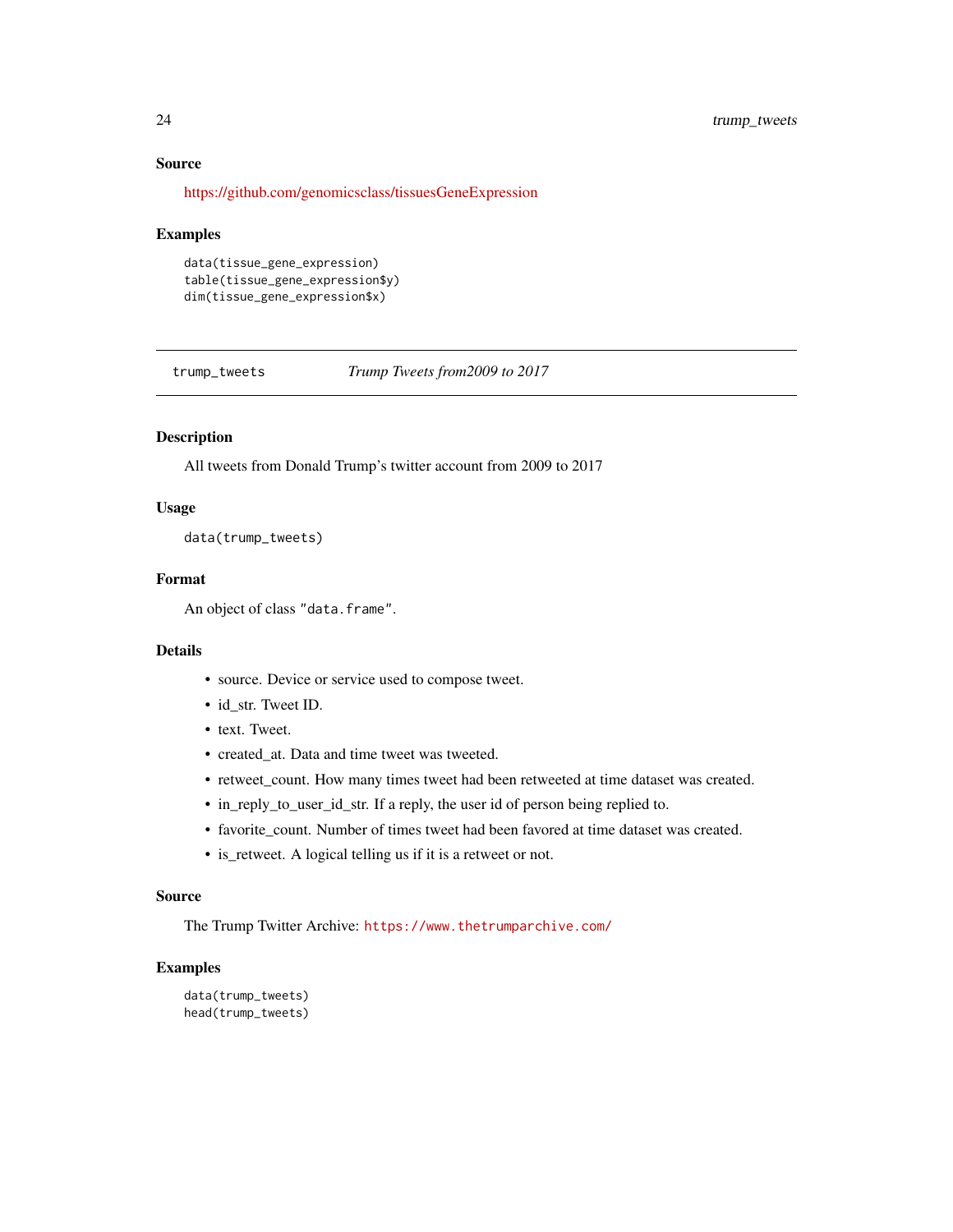<span id="page-24-0"></span>us\_contagious\_diseases

*Contagious disease data for US states*

#### Description

Yearly counts for Hepatitis A, Measles, Mumps, Pertussis, Polio, Rubella, and Smallpox for US states. Original data courtesy of Tycho Project (http://www.tycho.pitt.edu/).

## Usage

```
data(us_contagious_diseases)
```
#### Format

An object of class "data.frame".

#### Details

- disease. A factor containing disease names.
- state. A factor containing state names.
- year.
- weeks\_reporting. Number of weeks counts were reported that year.
- count. Total number of reported cases.
- population. State population, interpolated for non-census years.

#### Source

## [Tycho Project](http://www.tycho.pitt.edu/)

#### References

Willem G. van Panhuis, John Grefenstette, Su Yon Jung, Nian Shong Chok, Anne Cross, Heather Eng, Bruce Y Lee, Vladimir Zadorozhny, Shawn Brown, Derek Cummings, Donald S. Burke. Contagious Diseases in the United States from 1888 to the present. NEJM 2013; 369(22): 2152-2158.

```
data(us_contagious_diseases)
head(us_contagious_diseases)
```